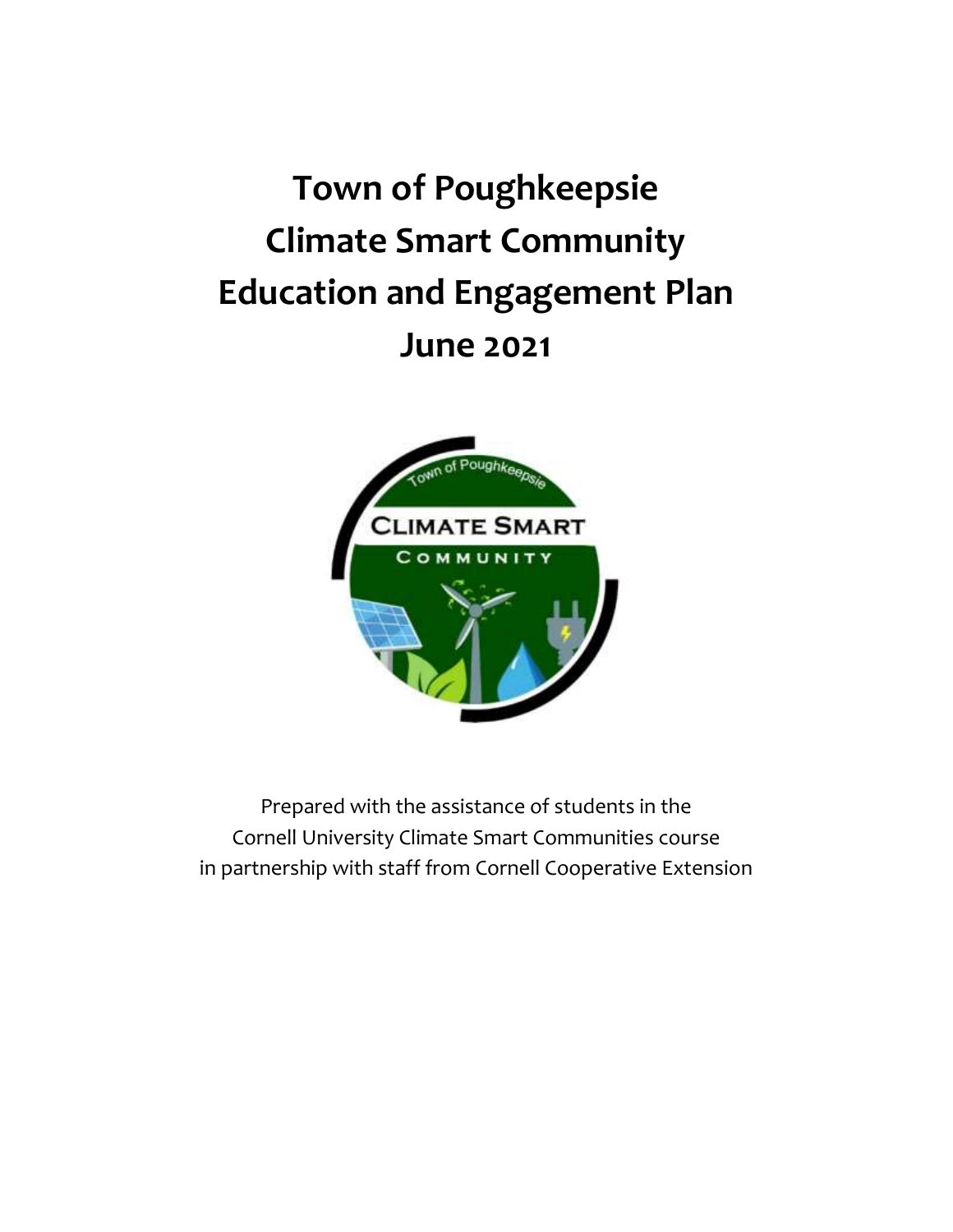## **TABLE OF CONTENTS**

#### **I. Introduction (page 3)**

- A. Background and Objectives of Climate Smart Communities
- B. PE9 Action: Climate Change Education and Engagement

## **II. The Plan (page 5)**

- A. Purpose
- B. Outreach Goals and Recommendations
- C. Scope and Target Audience
- D. Identifying Vulnerabilities, Challenges, and Priorities
- E. Communicating Climate Change Impacts
- F. Working Together as a Community
- G. Recognition of Efforts
- H. Strategies
	- 1. Community Engagement and Envisioning
	- 2. Climate Change Adaptation Engagement & Education
		- a) Energy Efficiency and Transportation
		- b) Sustainable Materials Management
	- 3. Climate Change Mitigation Engagement & Education
		- a) Water and Land Use
		- b) Climate Smart Agriculture
		- c) Disaster Risk Preparedness
	- 4. Youth Engagement
	- 5. Social Media
	- 6. Reaching Out/Connecting
- I. Partnerships/Stakeholders
- J. Annual Reviews

#### **III. How-To Recommendations for Strategies (page 18)**

- 2a. Energy Efficiency
- 2b. Materials Management
- 3a. Water and Land Use
- 3b. Climate Smart Agriculture- Helping Farmers in the Community
- 5. Social Media

# **IV. References (page 24)**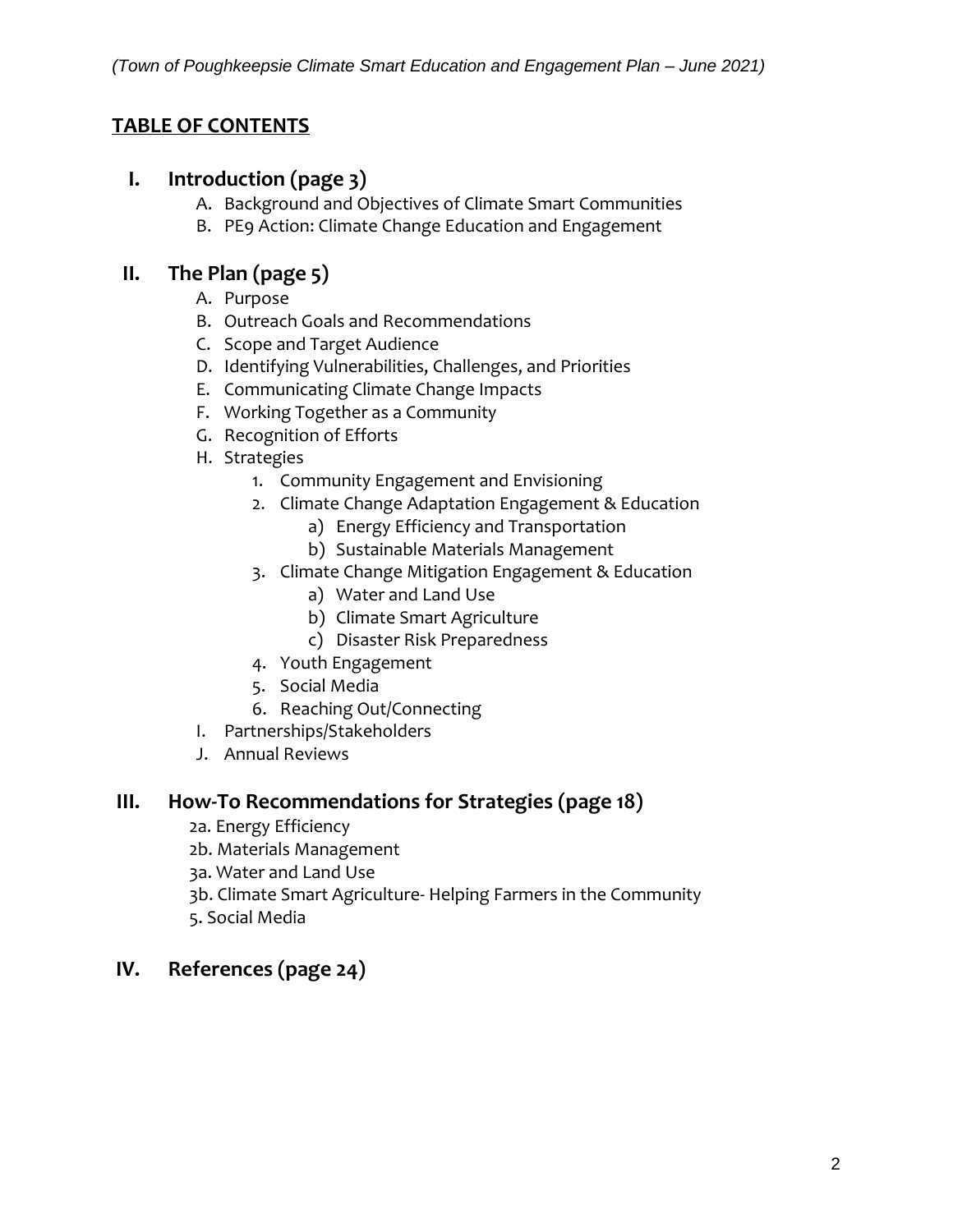## **INTRODUCTION**

# **Background and Objectives of Climate Smart Communities**

Climate Smart Communities (CSC) is a New York State program that helps local governments take action to reduce greenhouse gas (GHG) emissions and adapt to a changing climate. The CSC program began in 2009 as an interagency initiative of New York State and is jointly sponsored by the following agencies: Department of Environmental Conservation (DEC); Energy Research and Development Authority (NYSERDA); Department of Public Service; Department of State; Department of Transportation; Department of Health and the Power Authority (NYPA). The NYS DEC (Refer to Reference 1) acts as the main administrator of the program. Through CSC, communities across New York State work together to transition to zero carbon emissions, invest in community resilience, restore ecosystems, build a more just, healthy, and livable future, and do their part within the region and beyond by contributing to climate change mitigation and adaptation. The program offers free technical assistance, grants, rebates for electric vehicles, and more.

By taking the Climate Smart Communities Pledge, a community expresses its commitment to taking action on climate change and is designated a Registered Climate Smart Community. Becoming a member of the CSC program is free and voluntary; there are no fees or legal requirements. Registered communities have made a commitment to act by passing the CSC pledge. The Climate Smart Communities Certification Program is a set of 100 actions. Certified communities are the foremost leaders in the state; they have gone beyond the CSC pledge by completing and documenting a suite of actions that mitigate and adapt to climate change at the local level. Each community defines its own best strategies for cutting energy use, reducing emissions, and adapting and mitigating climate change. The CSC program is one of the few places where local governments can find free technical support that is tailored to the needs of New York State communities.

As of May 8th, 2021, in New York State, 329 municipalities are registered with CSC, 65 are certified, and 2156 climate actions have been completed under the CSC Program. The link below shows a map of registered and certified CSCs within New York State: <https://climatesmart.ny.gov/actions-certification/participating-communities/>

The Town of Poughkeepsie became a registered Climate Smart Community in 2018, with a Task Force and Coordinator established in 2019. Details are available at:

<https://www.townofpoughkeepsie.com/254/Climate-Smart-Task-Force-CSTF>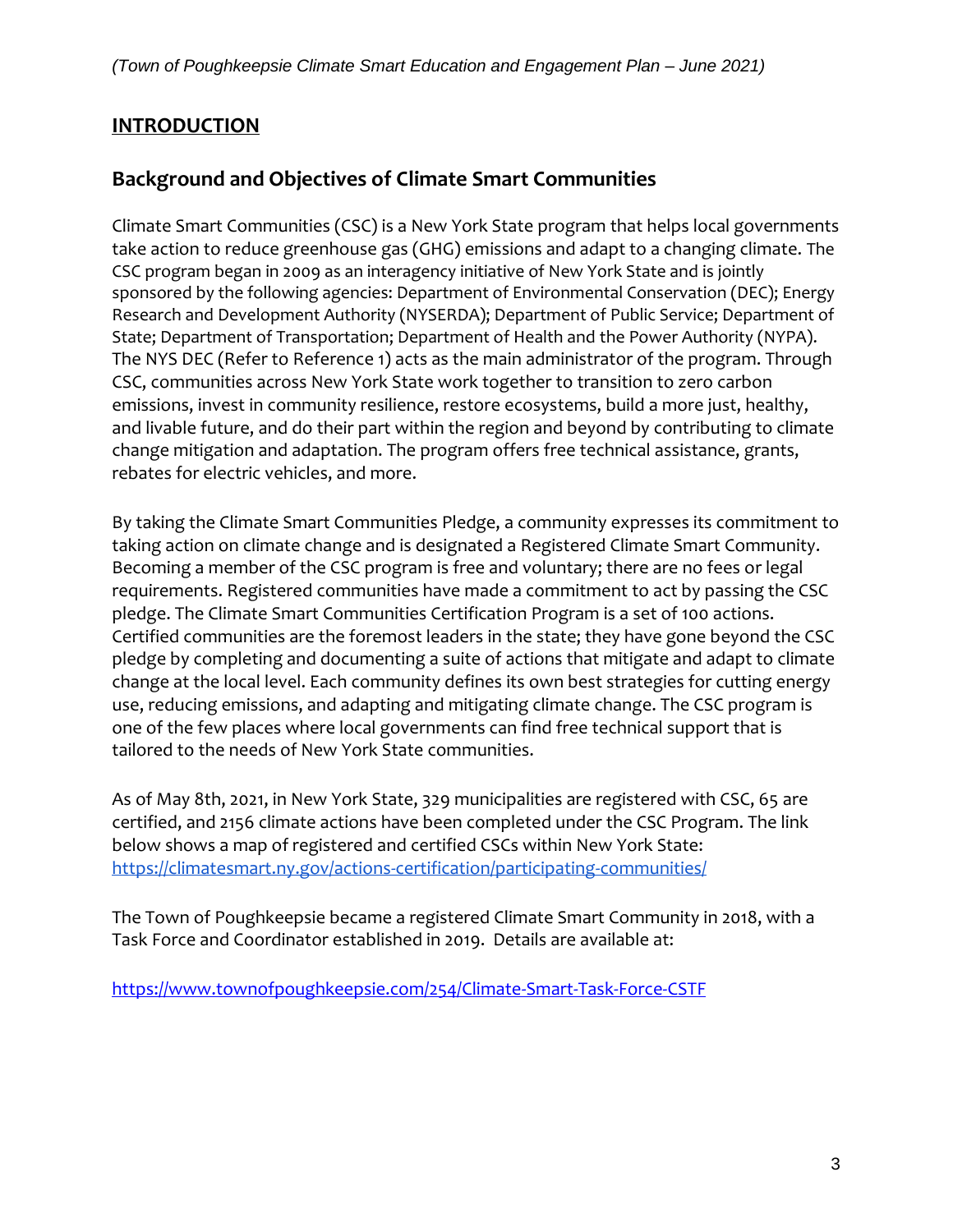# **PE9 Action: Climate Change Education and Engagement**

Public education, outreach, and engagement are critical to preparing communities for the effects of climate change and to enlist the public in taking steps to reduce greenhouse gas (GHG) emissions as part of preventing further climate change. Engagement initiatives are often most effective when local governments partner with regional planning organizations and/or outreach specialists who can help them reach a wide range of community stakeholders. Outreach efforts provide opportunities to collaborate with nontraditional stakeholder groups, start conversations about the community's future, deepen a sense of identity and social cohesion, and identify innovative ways to reduce GHG emissions and build community resilience to climate change.

For more information about this CSC Action, please visit: <https://climatesmart.ny.gov/actions-certification/actions/#open/action/122>

### **How to obtain points for this action**

Points for this action are tiered based on whether the focus of the education and engagement program is on reducing GHG emissions in the community (i.e., climate change mitigation) or on community adaptation to climate change, or both.

#### **Possible Points for this action**

- Engagement strategy/activities for climate change mitigation 4
- Engagement strategy/activities for climate change adaptation 4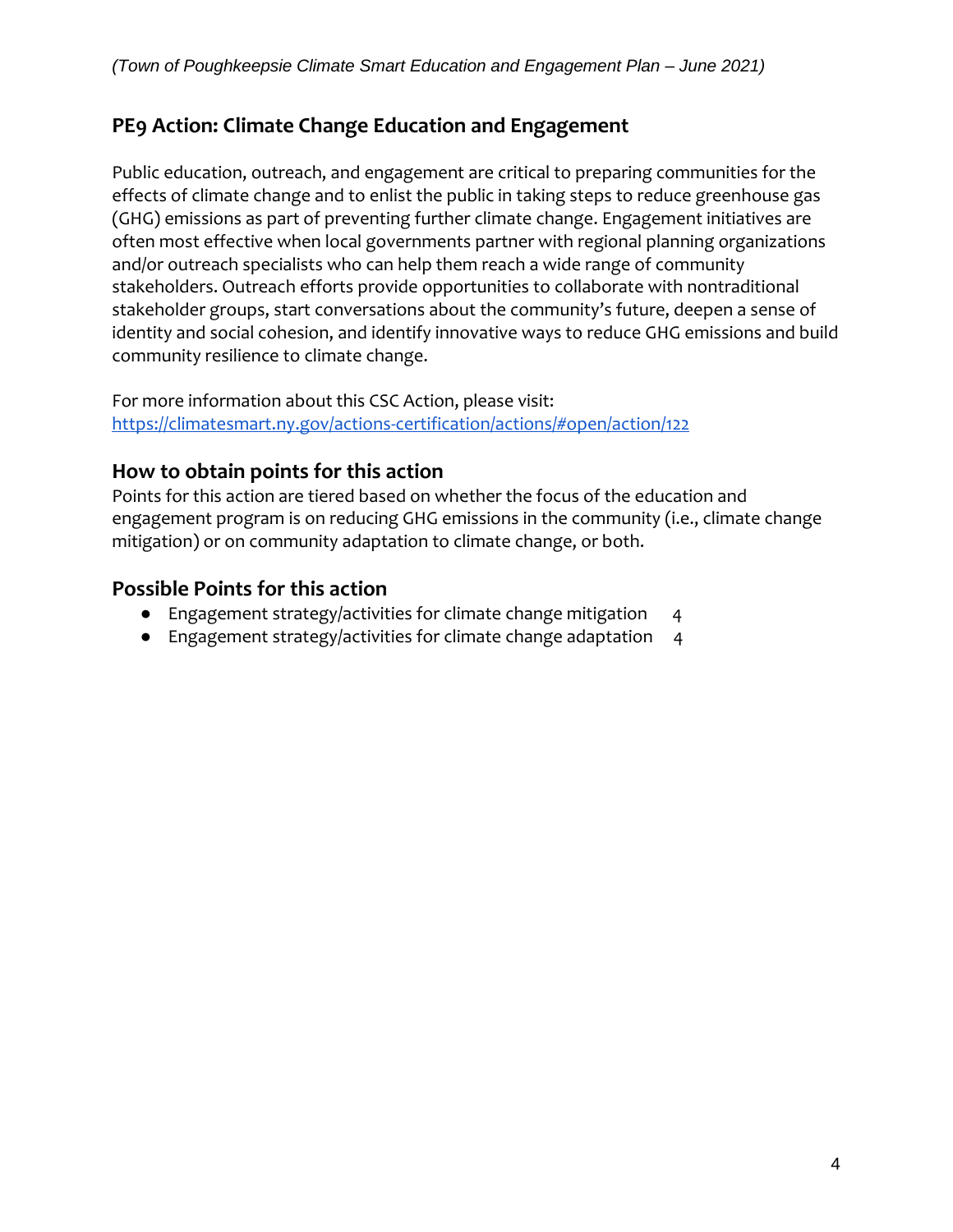# **THE PLAN**

## **A. Purpose**

The purpose of this document is to outline the climate change engagement and outreach plan for the Town of Poughkeepsie for the period 2021-2026.

Public education, outreach, and engagement are critical to preparing communities for the effects of climate change and to engage the public in taking steps to reduce greenhouse gas (GHG) emissions as part of preventing further climate change. Engagement initiatives are often most effective when local governments partner with regional planning organizations and/or outreach specialists who can help them reach a wide range of community stakeholders. Outreach efforts provide opportunities to collaborate with nontraditional stakeholder groups, start conversations about the community's future, deepen a sense of identity and social cohesion, and identify innovative ways to reduce GHG emissions and build community resilience to climate change.

## **B. Outreach Goals and Recommendations**

The Town of Poughkeepsie formally established the outreach plan through a Town Board resolution on 6/16/21. We plan to:

- 1. Engage the community in developing the outreach and climate action plan through:
	- a. Identifying vulnerabilities, challenges, and priorities in relation to climate change in concert with community members and stakeholders
	- b. Focusing on Participation, Diversity and Inclusion
		- i. Advertise public meetings across multiple platforms
		- ii. Encourage anyone and everyone to participate in identifying climate challenges
		- iii. In identifying climate challenges and priorities, reach out to as many groups of people as possible so that all voices are represented; this will also increase public trust in the process.
		- iv. Increase accessibility (Ex. young people will not be engaged if meetings or events are scheduled during school hours)
- 2. Outline goals for community engagement and education.
- 3. Identify strategies to achieve these goals.
- 4. Begin drafting a document that summarizes the local engagement program by using this template.
- 5. Consider working with regional planning organizations and outreach specialists to develop the scope and strategie, to the extent possible. Our local government may elect to incorporate content on climate change into existing engagement programs or plans, or to treat it as a separate engagement opportunity.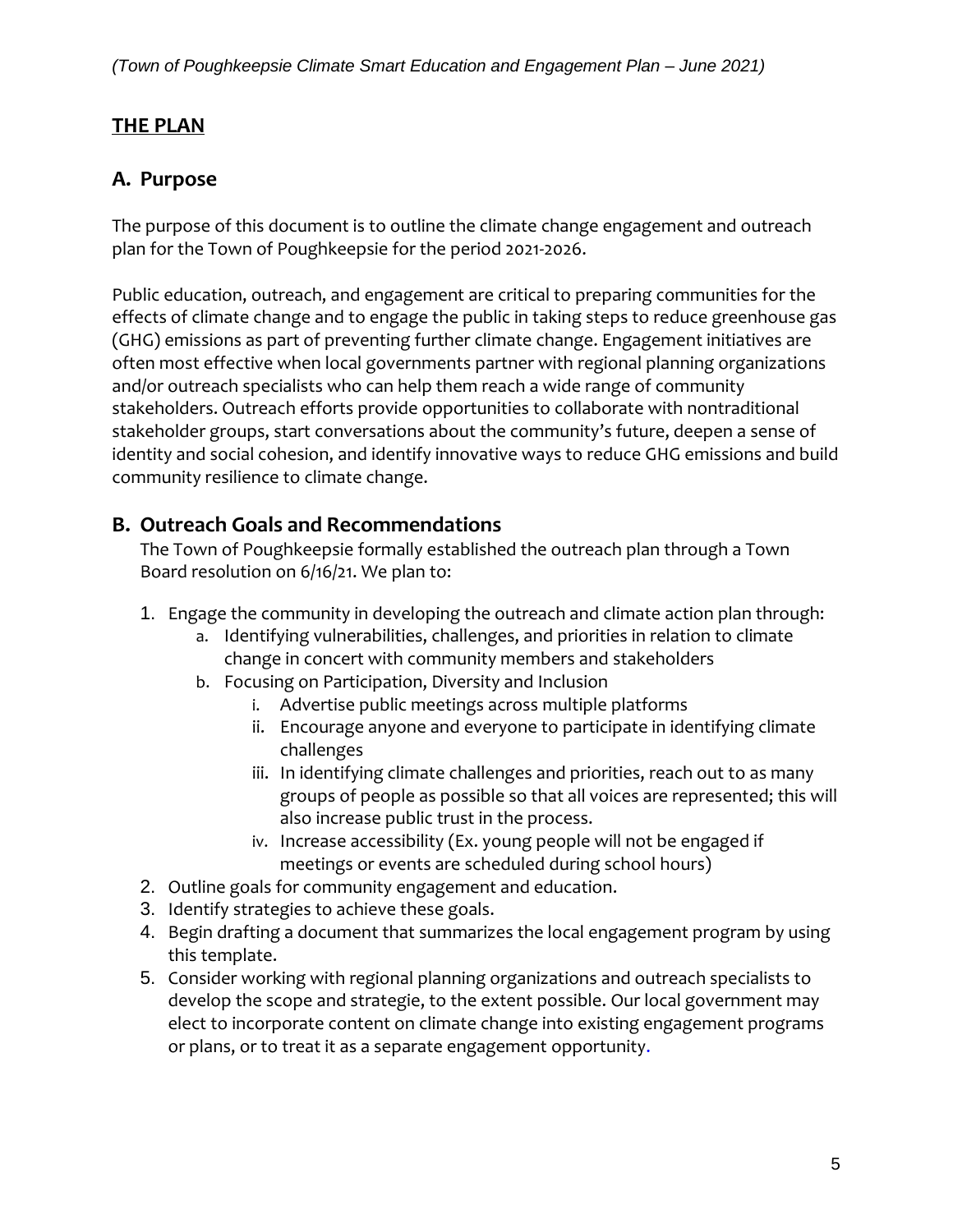- a. It may be useful to conduct focus groups, interviews, or surveys to gain a baseline understanding of the issues, perceptions, and beliefs about the causes and effects of a changing climate in our community.
- 6. Form collaborative partnerships with local groups, businesses, agencies, organizations, non-profits, schools, government officials and offices, etc. where appropriate and effective.
- 7. Leverage existing programs: build on existing programs, initiatives, and resources, and engage people where they are, allowing them to take action in line with their interests, expertise, or responsibilities.
	- a. In volunteer groups, access interests and strengths and direct volunteers to actions that will build on these aspects.
- 8. Train community emergency response teams of volunteer residents to help vulnerable neighbors during disasters.
- 9. Develop disaster risk preparedness plans.
- 10.Integrate community education about climate impacts, adaptations, and mitigation strategies by hosting ongoing events and utilizing forms of media.
- 11.Build common understanding
	- a. Build deepened understanding of climate issues
- 12.Inspire the Town of Poughkeepsie to take a leadership role in offering ways for community members to get involved and support actions that will help the community adapt to climate change as well as reduce carbon emissions.
- 13.Build capacity for sustained action and momentum
	- a. Mobilize the community to take concrete actions that are innovative or build on good practices, create incentives for action, and report on progress and impact.
- 14. Upload our documentation on the CSC website as part of applying for certification. We understand that, after review, staff will contact us with further information. If we did not earn full points for an action, staff will provide details on what was missing and coach us on next steps.
	- 15. Hold an annual review of progress and impact of the plan.
		- a. Adapt or omit parts of the plan that are ineffective.
		- b. Evolve the plan along with community changes.
		- c. Access what has been successful and emphasize these strategies in updated plans.
		- d. Acknowledge that the whole ecosystem changes and adapts, as should a plan to protect it
		- e. Be forward looking: continue to expand and re-calibrate strategy and take a forward looking, anticipatory approach.
	- 16. Recognize and celebrate efforts publicly

# **C. Scope and Target Audience**

According to the US Census the population of the Town of Poughkeepsie was just over 44,000 on 7/1/2019 with 16% over 65, 18% under 18, and 5% under 5 years of age. 52% of the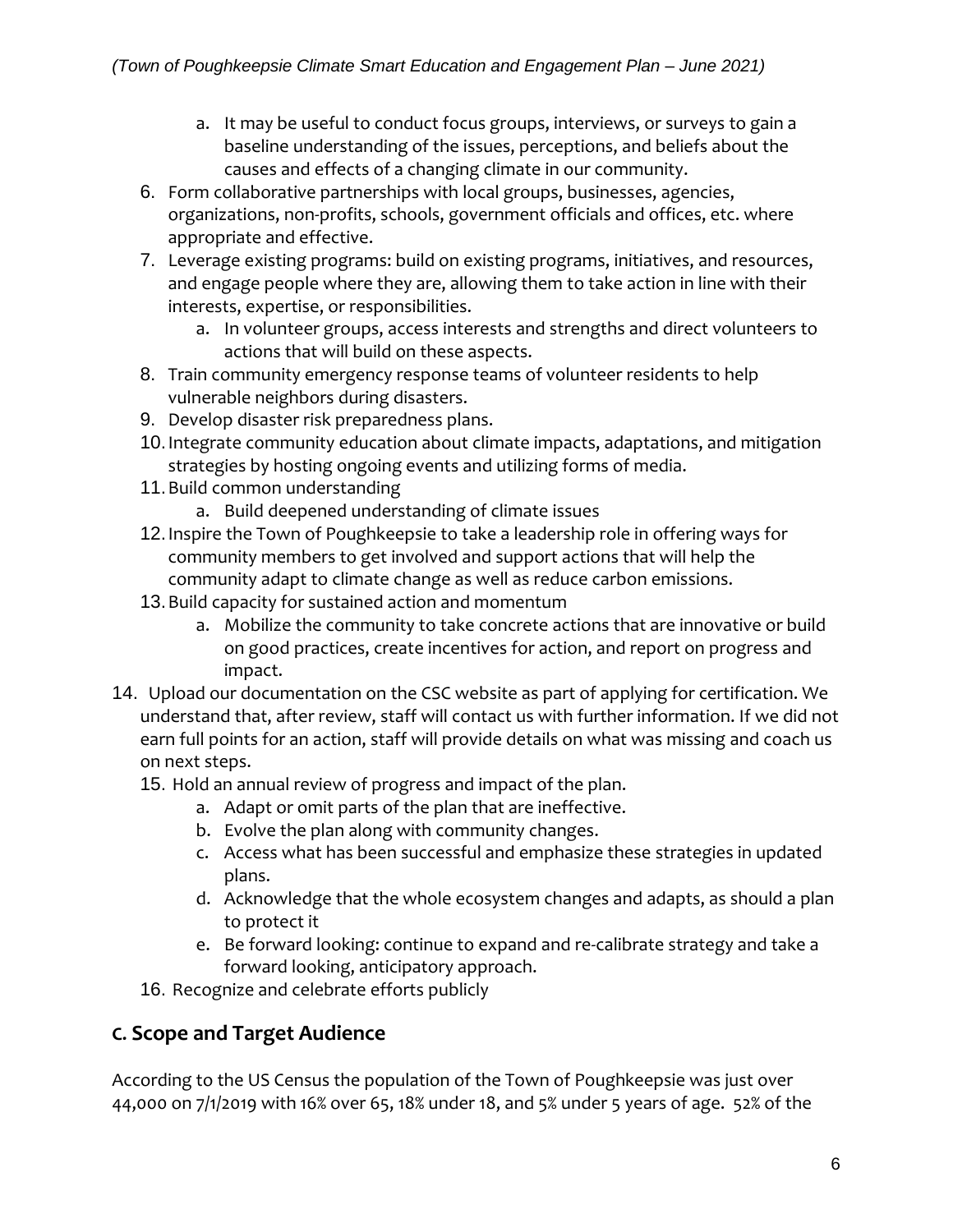population was female. 68% of residents were White, 12 % Black, 5% Asian, and 13% Hispanic or Latino. 15% of the population was foreign-born. About 70% of housing was owneroccupied. 19% of households spoke a primary language other than English. 94% of households had a computer with 92% having a broadband subscription. 93% of residents ages 25+ had completed high school with 38% holding bachelor's or higher degrees. 8% of residents under 65 experienced a disability and 5% of those under 65 lacked health insurance. 64% of the population ages 16+ were in the civilian labor force with mean travel time to work of 29 minutes. The median household income was \$86, 233 (in 2019 dollars). 7% of the population fell below the poverty line. The Town had 3,098 business firms.

The Town of Poughkeepsie is within Dutchess County, NY- Census information for Dutchess County reports that the population of the county is 294,218 with 369.8 people per square mile. The median age of this population is 42.8 years old with about 63% of the population between the ages of 18 and 64. The Dutchess County population is 50% female and 50% male and in regard to race and ethnicity: 71% white, 13% Hispanic, 11% black, and 3% Asian. The median household income is \$85,901, about 20% higher than the amount in New York State and 1.3 times the amount in the U.S, with per capita income at \$43,220. 8.3% of the Dutchess population is below the poverty line. As for education, 92.2% of Dutchess County has graduated high school, a little higher than the rates in New York State and the country, while 35.2% of the population has attained a Bachelor's degree or higher.

The strategies, principles, and goals highlighted in this plan will be used to inform, empower, and motivate community residents of all ages, socioeconomic statuses, ethnicities, races, genders, sexualities, abilities, etc. From residents, local merchants, elected officials, emergency responders, and more, this plan will educate about future impacts of climate change, adaptations, risk management, and reducing The Town of Poughkeepsie's contribution to the global carbon budget. The following are collaborative entities that our municipality may find helpful in reaching and engaging the entirety of the local community:

### Education Sector

- The local school districts (there are four districts overlapping the Town)
- College/University students (we have several campuses)
- Professors/Teachers of all grade levels

### Community Groups

- Libraries
- Scouts
- Neighborhood associations
- Religious institutions
- Local environmental groups

#### Others:

- Cornell Cooperative Extension Office
- County Soil and Water Conservation District (SWCD)
- Environmental agencies and organizations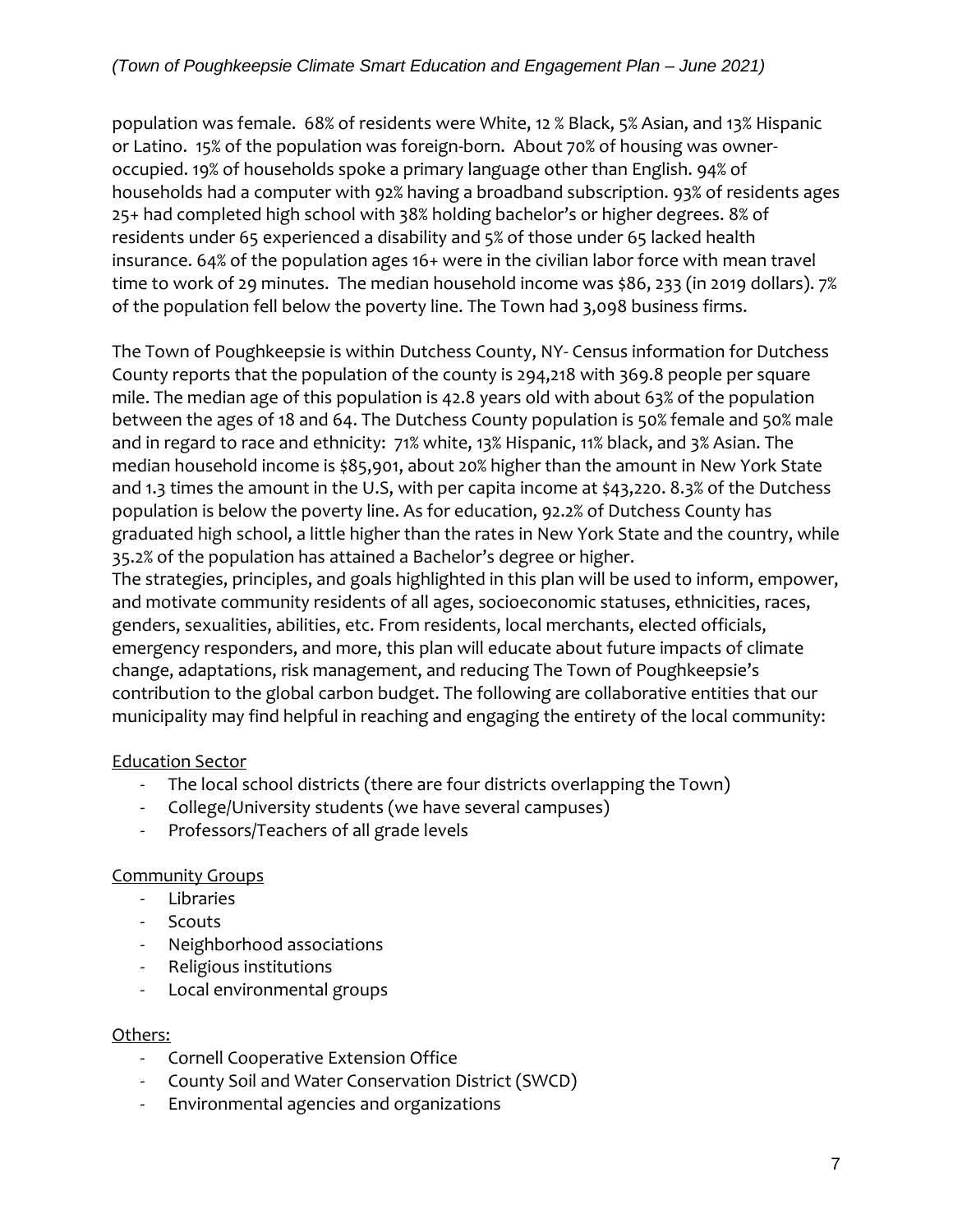- Local non-profit organizations
- Local farms and farmers' markets
- Local businesses and chamber of commerce
- Transportation sector
- Energy sector

## **D. Identifying Vulnerabilities, Challenges, and Priorities**

The first step to scaling up our Climate Smart Community is for the members of the community to participate in identifying and discussing climate threats, challenges, and priorities. This will assist in developing an outreach plan that targets the community's concerns and is most effective at tackling locally specific climate issues. Strategies for mobilizing community stakeholders to share their diverse perspectives may include:

- Public consultation, where efforts typically offer opportunities for individual opinions or feedback on climate issues, plans or decisions, such as through a web-based survey to identify or prioritize specific climate issues and challenges;
- Public deliberation, which occurs when community members participate together in give and take discussions that provide the local agency with their collective ideas and recommendations.

Many agencies use these strategies in combination. Considering the continuing impact of COVID-19, public consultation through a web-based survey may be ideal for accessing community members' and stakeholders' top climate concerns. Our municipality has seen success with virtual meetings which can be continued (or in a hybrid fashion) following the pandemic.

In order to get as much feedback from as many diverse voices as possible in the community, it will be important to advertise surveys and virtual or public meetings across many platforms (newspaper, local news channel, radio, Facebook, Instagram, Twitter, blog, emailing or mailing a letter to constituents). Climate change issues are inherently injustice issues, so it will be crucial that minority and low-income groups are reached and in attendance or participation. Involving community and stakeholder representatives early in the process of climate action will allow diverse perspectives to be considered so that all people's concerns are accounted for, making the process more personal for community members. In addition, when the public feels their voices are heard, they will trust the process, support it, and feel empowered to be involved in future local climate action.

Questions to Initiate Discussion of Climate Challenges with Community Members and Stakeholders:

> • How have variations in the community's population size affected our community? (e.g. events after a natural disaster, humanitarian crisis, immigration influx, etc.)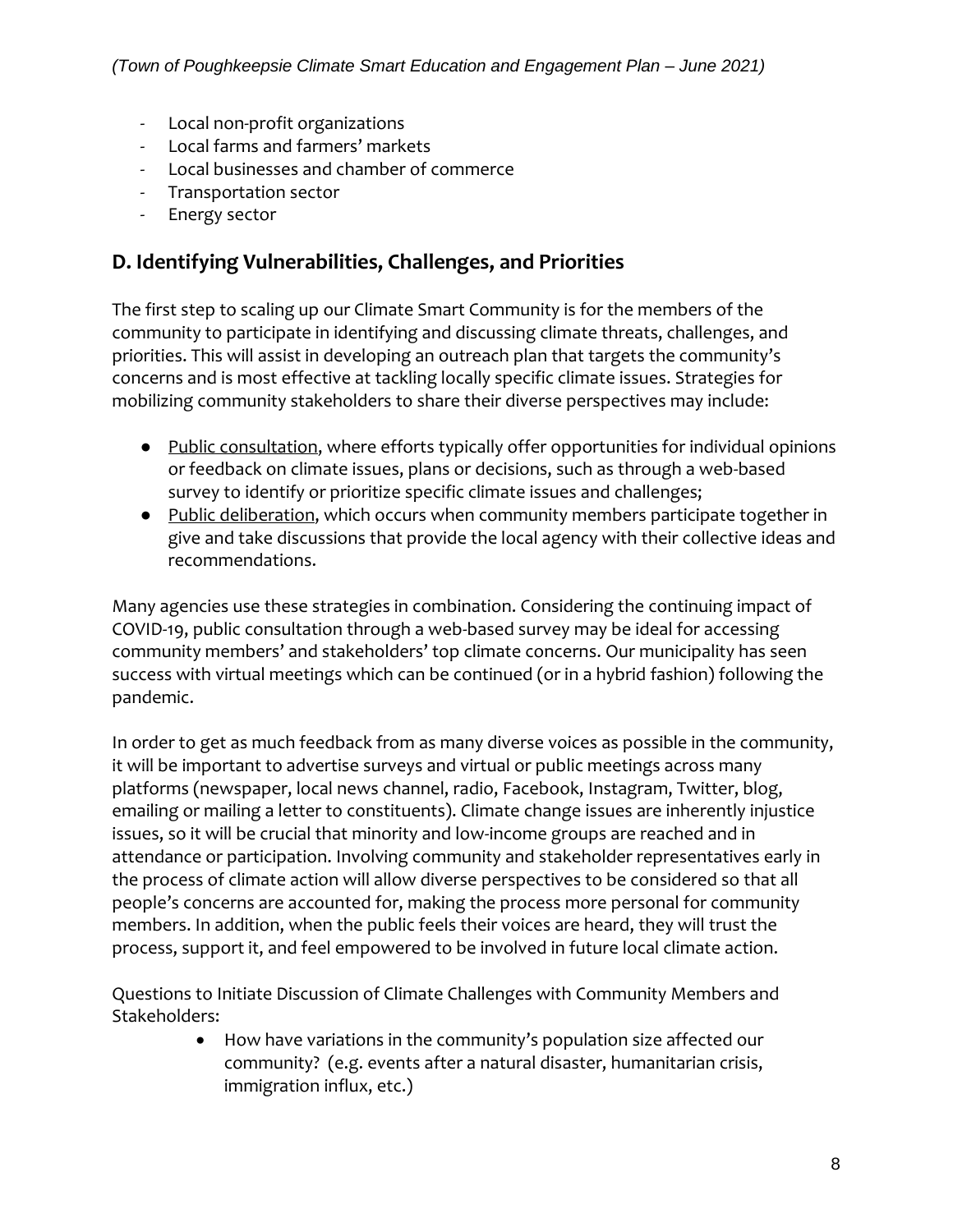- Our community is close to the Hudson River. How many feet above sea level is the community? Is there a mapping tool that is publicly available for residents to look at and use? How does our community make that information available?
	- Have drought or heat waves been an issue in the community? (e.g. is there a heat emergency plan or shelters? Has flooding or water shortage affected the community?)
- Has poor air quality affected our community?
	- How sustainable is the energy infrastructure in our community? How many residents have installed renewable energy? (e.g. could we conduct a Solarize Campaign?)
- How has our agricultural sector been affected by climate change?
- How sustainable are the dominant modes of transportation in the community? (e.g. sidewalks, bike lanes, bike rentals, car-sharing services)
- Which community members are not engaged in climate change actions?
	- Identifying where to increase outreach
	- What are the climate change actions that will affect residents economically (e.g. streetlight renovation, electric vehicle incentives, etc.)

# **E. Communicating Climate Change Impacts**

A virtual or public meeting for communicating risk is designed to help community members and stakeholders better understand the natural hazard risks and solutions while motivating people to take action. Participants should learn how to respond to climate impacts with more confidence.

The goal is to communicate facts and information; furthermore, climate change communication is shaped by our different experiences, mental and cultural models, and underlying values and worldviews. We must keep in mind that talking about climate change can bring up sensitive topics and be aware of how people react to and are affected by the conversation.

Communicating strategies:

- Audience expectations: whenever we are trying to communicate information, we need to consider what the audience is expecting and how to act.
- Audience knowledge: never overestimate our audience's knowledge of the topic. Try to determine their prior knowledge so that they are able to follow and do not lose interest.
- Attitude topic: how does the audience feel about the topic? Speaking to a group that vehemently disagrees with the speaker is very different from a room full of people that embrace or agree with the stance.
- Audience size: In general, the larger the audience, the more formal we should be.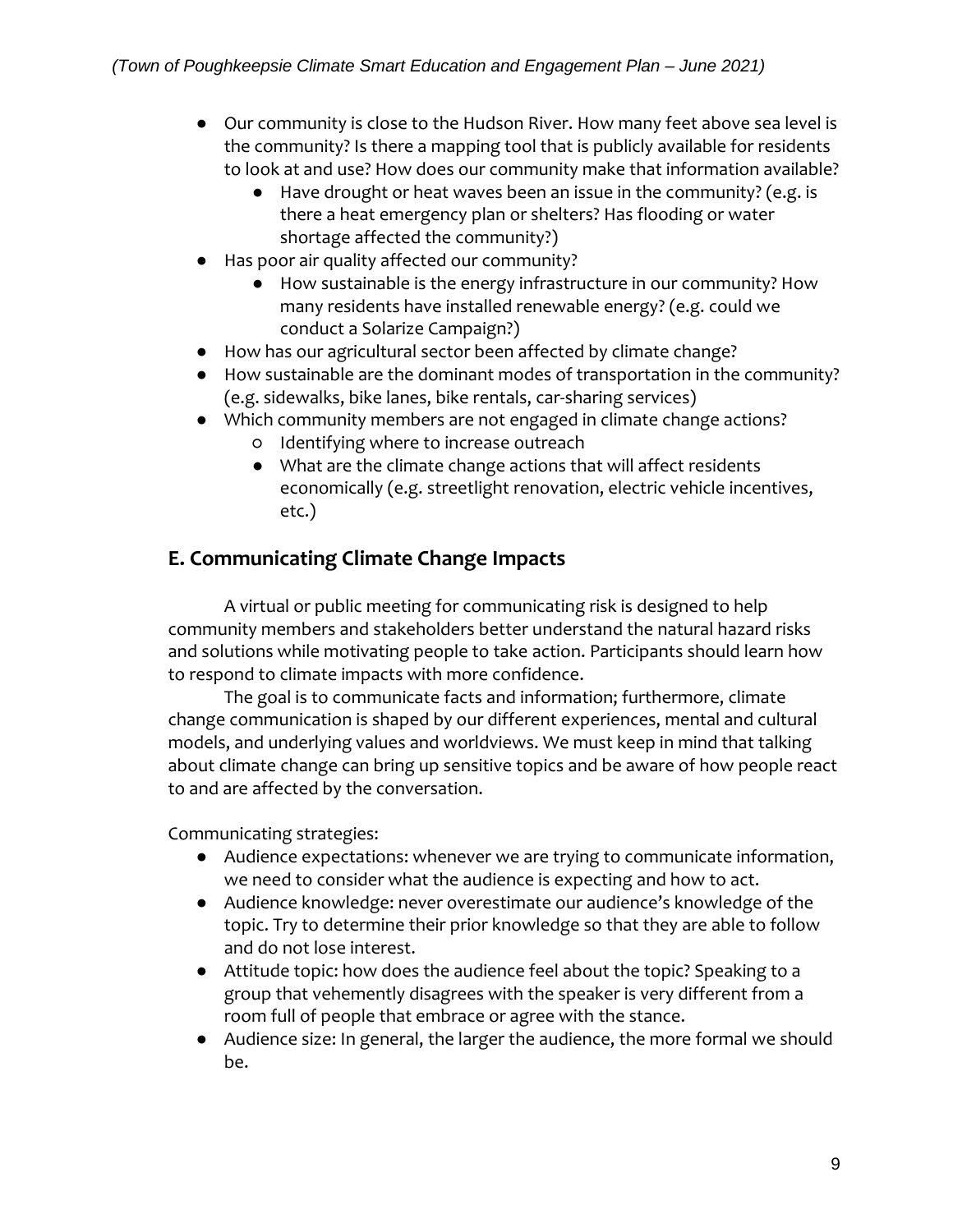● Egocentrism: Most audiences are interested in things that affect them, their families, and their communities. Try to connect our topic to them and their lives. Why does it matter to them? How does it affect them?

Principles to incorporate in discussion:

- It is important when discussing risk, that the tone is not one of doom and gloom, but rather optimism and envisioning a brighter future based on tangible actions and participation.
- Decreasing the time horizon of the effects of climate change so that the need for action feels more urgent
	- Speak of climate change as an issue of now, not an issue of later
	- Frame climate change action now as crucial to ensuring a safe, sustainable future for all
	- Emphasize the failure of international agreements to take action and explain that this is why local action is so critical - bottom-up approaches to climate action are most effective
- Focus on empowering individuals and ensuring them that their actions will make a big difference in the community and support greater global climate action.

Questions to Initiate Discussion of Risk with Community Members and Stakeholders:

- What are the most hazardous climate threats in this community? What are the impacts?
- Does our community have a plan in place to communicate risks linked to climate change?
	- If yes, is the plan effective? How often is it reviewed? We can create a vision for the future of the community and give people hope that we are well on our way to realizing that vision.
	- Connect the dots on issues community residents care about such as clean water, parks, measures that save money, etc
- Communicate data through storytelling, as it is much more relatable. i.e. What are the key barriers to communicating the risks our community is facing? (inadequate funding, lack of capacity due to everyone being busy, a bureaucratic system that is slow or unwilling to try new things)
- Are there language barriers within our community? Address this by incorporating translations in documents and translators in public meetings and other events as needed.

# **F. Working Together as a Community**

Processes that inform the public about the issues our community faces, gather stakeholder input, and engage the community in prioritizing options can collectively result in broad community support. Once the community has prioritized actions that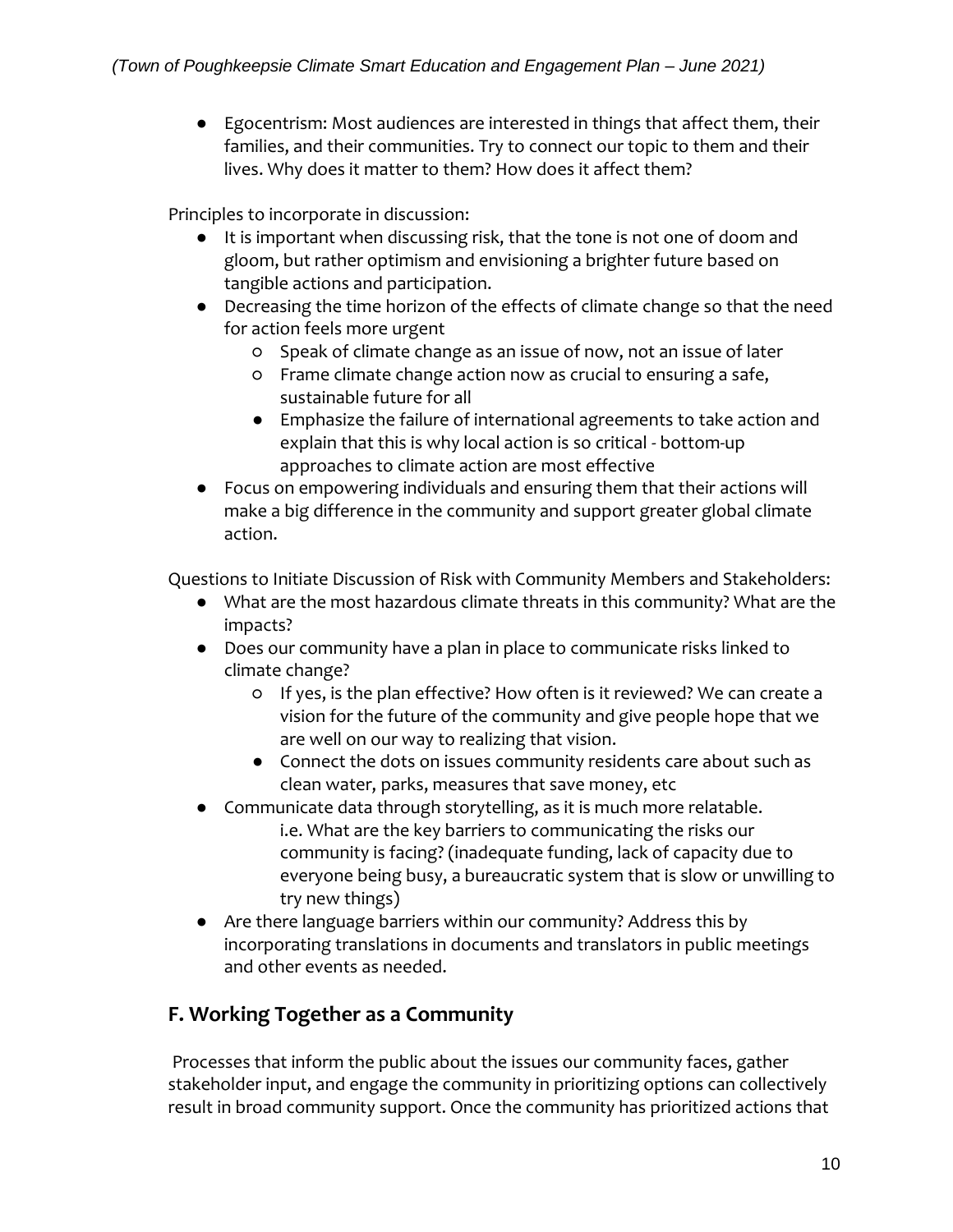they feel will make the most difference, getting as many people working together to achieve those goals is important for building trust within the community and accomplishing these goals.

Implementation Considerations:

- Create tangible goals that are measurable and review them at regular intervals.
- Divide and conquer: Once people have identified their strengths and areas of interest, divide into teams that address a certain project within the community.
- Hold events for climate action participants to build trust and get to know others (e.g. a day in nature, a small workshop, a farm-to-table dinner)
- Have participants identify strengths and community connections so they can build on these in taking climate action.
- Creating climate action project teams based on areas of interest and strengths may be the best way to secure effective climate action and community teamwork/sharing of diverse knowledge (e.g. Climate smart agriculture team, disaster preparedness team, etc.)
- Hold monthly meetings to discuss project team progress and share input/feedback for better implementation of projects.
- Engage project teams in a year-long competition and have a judging panel determine which team has made the most progress in their efforts.

## **G. Recognition of Efforts**

It is important to recognize the efforts of the community on climate education projects. Most people enjoy being recognized for their efforts, so make it a big to-do! Rewards and recognition also act as incentives for participation.

Ideas for recognition efforts:

- Have yearly awards given and recognitions at a community pot-luck dinner for different climate projects that are ongoing.
- Recognize climate-related successes and achievements of projects, teams, businesses, and individuals.
- Encourage the media to recognize the work and achievements of climate project teams, individuals, or other entities.
- Recruit businesses to provide a prize for most successful climate action project team.

## **H. Education Strategies**

This section is a menu of strategies that can be adapted to our community. Refer to the How-To Recommendations Section below for more specific information on educating community members.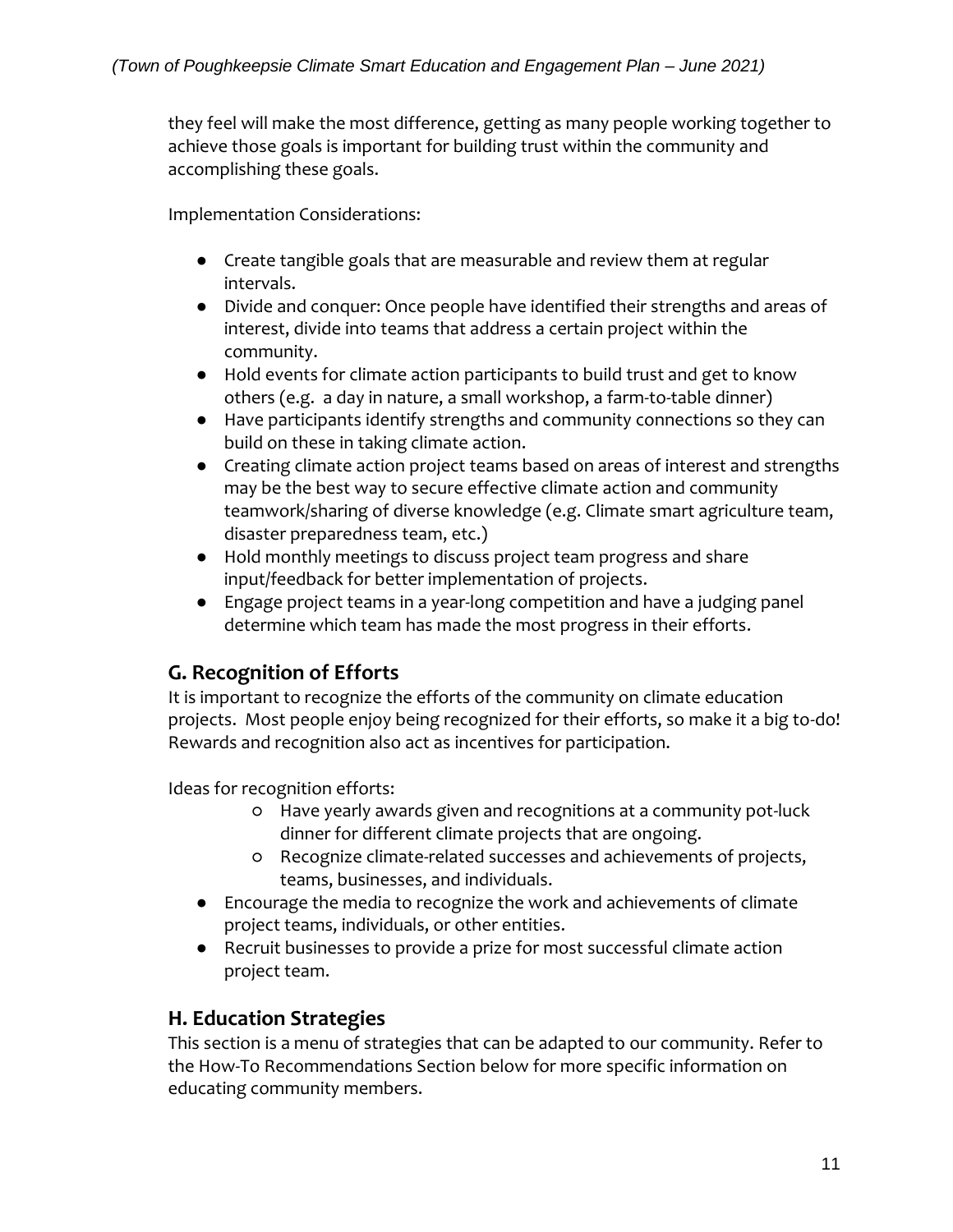## **1. Community Engagement and Envisioning**

- ❏ Utilize college programs whereby students can study relevant issues in the community and offer their findings in presentations to the public.
- ❏ Since our community is near a large water body with a high flood risk, work in small groups to educate about risk.
- ❏ Partner with other communities to learn about the climate impacts they are facing and solutions they are implementing.
- ❏ Train neighborhood leaders in emergency preparedness: Connect to the Cornell Extension Disaster Emergency Preparedness Program (EDEN)
- ❏ Maintain a Town of Poughkeepsie Climate web page and encourage visitation by promoting it in print media, email alerts and social media.
- ❏ Display climate change information in large format in the town hall and the library.
- ❏ Reach out to local schools, houses or workship, and the library to find ways to enhance and support local climate change education they may be doing.
- $\Box$  Reward and celebrate help the community feel good about participating in learning and climate action by recognizing their efforts in enjoyable ways.

## **2. Climate Change Adaptation Engagement & Education**

### **a. Energy Efficiency**

- 1. Discuss in public meetings or hold a public outreach event to educate community members on the importance of energy reduction in reducing greenhouse gas emissions that lead to climate change.
	- a. Explain where the town's energy comes from and how these institutions emit carbon emissions into the atmosphere.
	- b. Explain how carbon and other greenhouse gas emissions contribute to climate change.
	- c. Lead into a discussion about how community members can reduce energy consumption in their own lives as well as support their community's energy reduction and transition to green energy (Refer to How-To Recommendations Section for Strategy 2a for specific ideas and examples).

### **b. Sustainable Materials Management**

Volunteers should conduct an inventory of existing material management programs within the community and speak with trash, recycling, and compost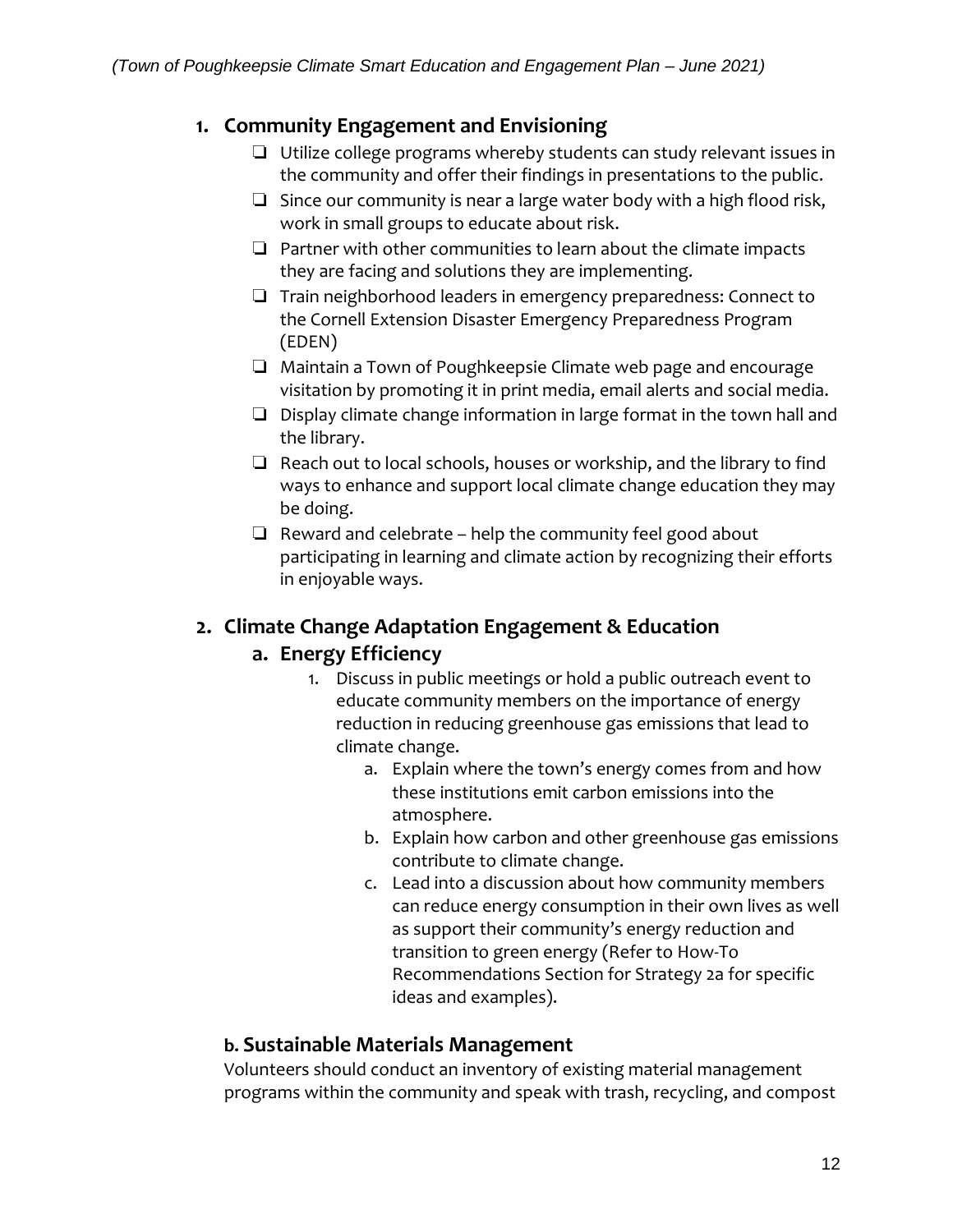program leaders about what issues with material management should be addressed within the community. Then, volunteers can discuss these issues in public meetings or a public outreach event and educate community members on how to solve them. Educating community members should also include ways to improve the community's material management and reduce waste production. (Refer to How-To Recommendations Section for Strategy 2b for specific ideas and examples).

## **3. Climate Change Mitigation Engagement & Education**

## **a. Water and Land Use**

Discuss in public meetings or hold a public outreach event to educate community members on the importance of reducing consumption and sustainably sourcing and managing water and land (residential and agricultural) at an individual and community level. Information presented to community members to indicate the importance of these actions should emphasize:

- Where our community's water is sourced
- How much of the community's water goes toward agriculture, residential, and industrial sectors
- How sustainable the water systems are
- How vulnerable the water system is to climate change ○ What are the threats to the water system?
- For how long the water system has the capacity to supply the community
- What the most common pollutants to the water sources are
- Whether there are any inequities in access to clean water and land

In educating and engaging the community on water, it is important to remind community members of the many functions in which water is used, such as in the household and in agriculture to produce food. Remind community members that water is an irreplaceable resource. Try to paint a picture of what life looks like with a community's limited access to or supply of water. This will engage them in protecting the water supply. (Refer to How-To Recommendations Section for Strategy 3a for specific ideas and examples for education of water and land use).

### **b. Climate Smart Agriculture - Helping Farmers in the Community**

According to the Cornell Climate Smart Farming Program (Refer to Reference 4) Climate-Smart Agriculture (CSA) is an approach to agriculture that helps to guide actions needed to transform and reorient agricultural systems to effectively support development, profitability, and ensure food security in a changing climate. CSA is based on three main pillars: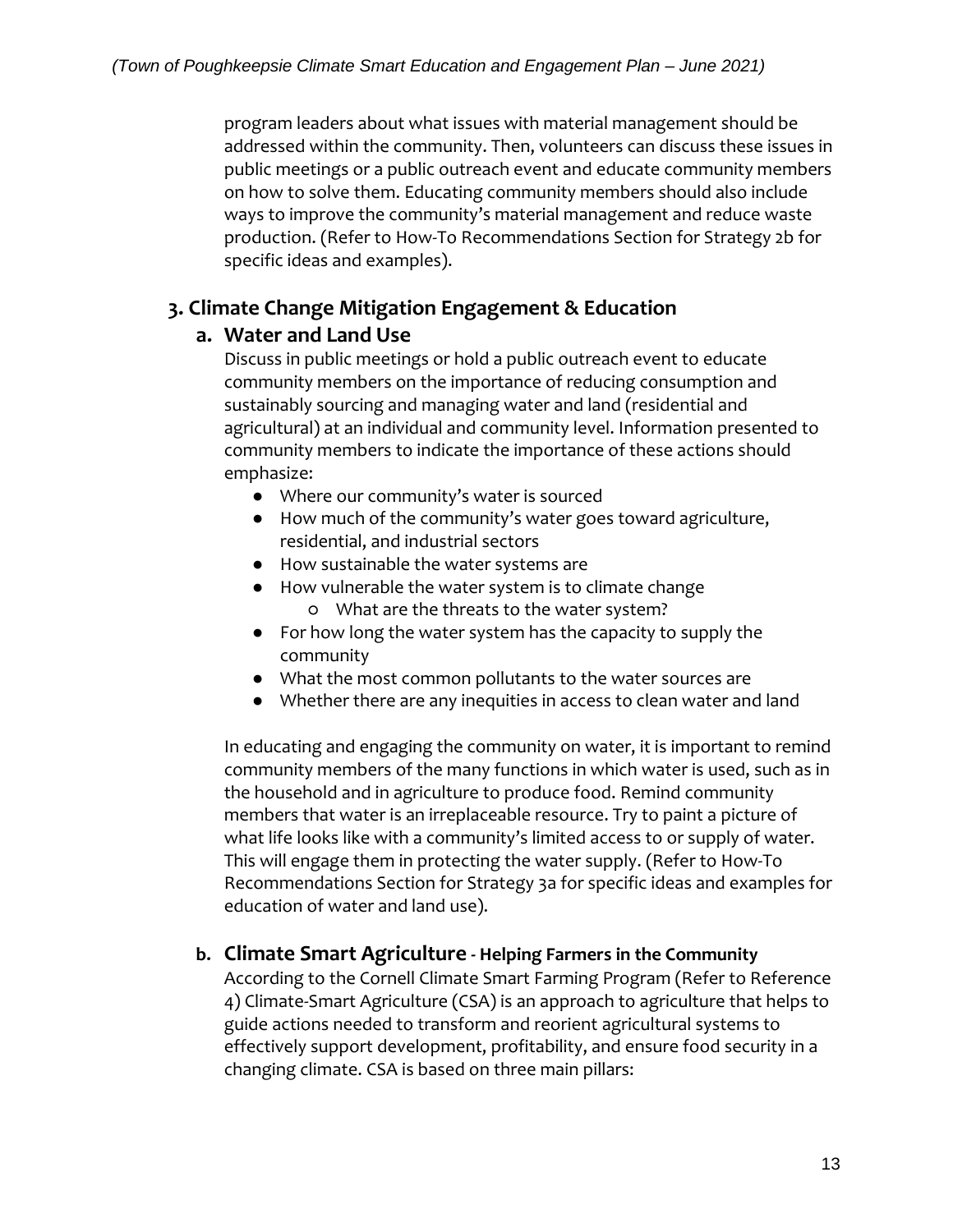- 1. Sustainably increasing agricultural productivity and incomes;
- 2. Adapting and building resilience to climate change;
- 3. Reducing and/or removing greenhouse gases emissions where possible for mitigation

When educating and engaging the municipality in Climate Smart Agriculture, we should hold outreach events for local farmers that educate them on the climate threats to agriculture.

General Climate Threats to Agriculture:

- 1. Increases in pest, disease, and weed pressures
- 2. Changing growing seasons
- 3. Drought
- 4. Increased Rainfall Events/Flooding
- 5. Extreme Heat
- 6. Soil Erosion

(To educate farmers on how to adapt to and mitigate these climate threats, Refer to How-To Recommendations Section for Strategy 3b)

In public meetings or outreach events, community members and volunteers should be educated on the barriers to enacting Climate-Smart Agriculture so they work to minimize these barriers and support farmers in their transition to Climate-Smart Agriculture.

Barriers for Enacting Climate-Smart Agriculture:

- 1. Lack of knowledge about climate adaptations and mitigation applied to agriculture
- 2. Financial Resources (Access to grants, loans, and other forms of funding for CSA)
- 3. Financial Literacy (Expertise in finance economics)
- 4. Lack of regionally specific information regarding climate change impacts to agriculture, possible adaptations, and climate, seasonal, and weather predictions

(Refer to Reference 5)

#### **c. Disaster Risk Preparedness**

Encourage community members to develop a family preparedness plan that includes:

- ❏ Contact information for family members
- ❏ Predetermined meeting places
- ❏ Home evacuation procedures
- ❏ Emergency pet care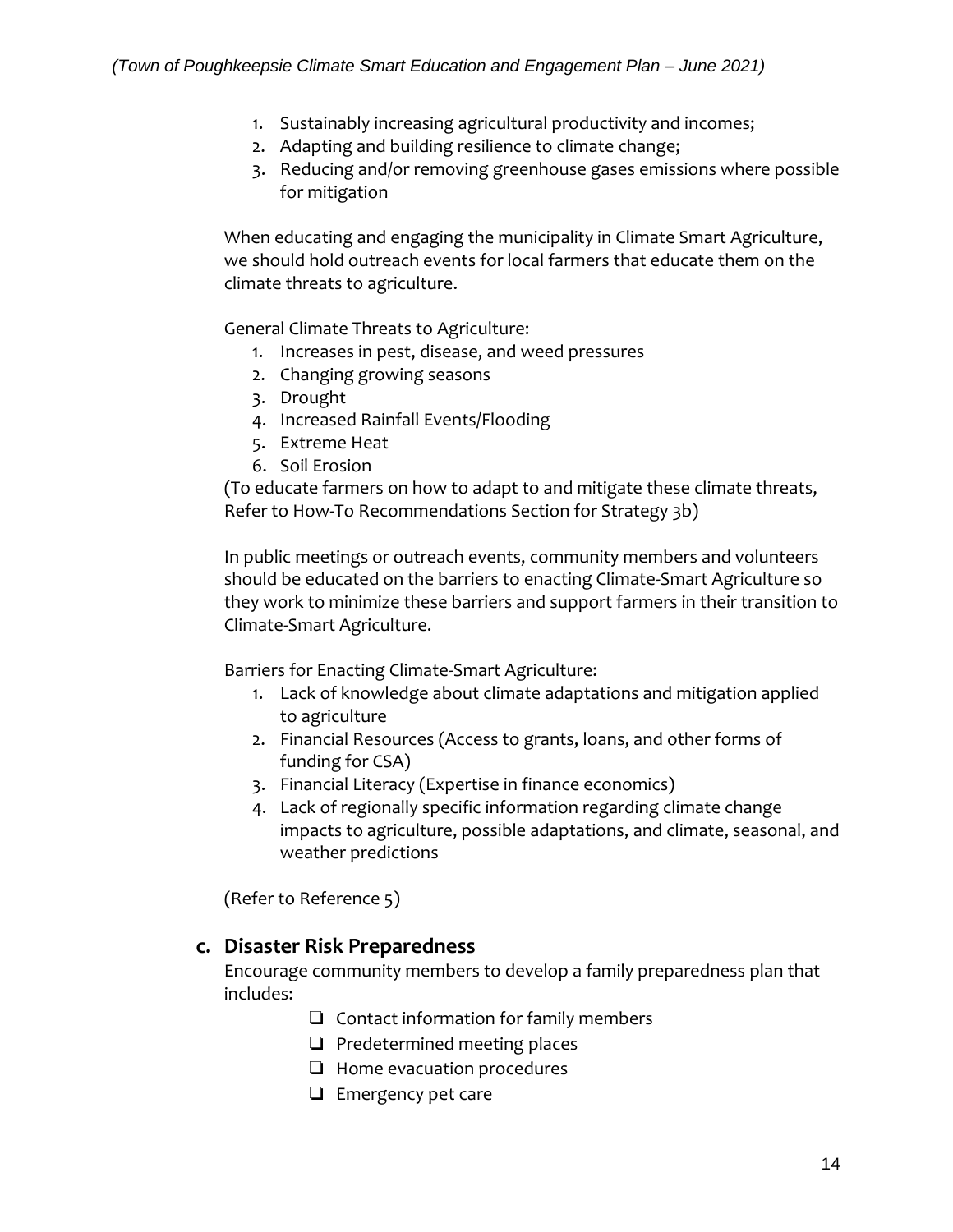- ❏ Safe storage of food and water
- ❏ Make a disaster supply kit

Work with the town government to hold meetings and have a webpage that clearly informs our community of the risks climate change poses to our community. Spell out ways to be prepared for those incidents:

- ❏ Floods
- ❏ Drought
- ❏ Tornados and hurricanes

#### **4. Youth Engagement**

It is a common occurrence that youth voices are underrepresented in governance, policy, and local action. The general public often underestimates the power of youth and their ability to make a difference. As an example, it was a group of young people through the Sunrise Movement who led the push for implementation of The Green New Deal, a resolution calling for massive public investment to get the U.S economy to net carbon zero by 2030. Youth engagement and mobilization is not only powerful, but crucial to engaging the entire spectrum of climate perspectives in the community, as they have important influence within their families. Empowering young people will emphasize the importance of a forward-looking outreach plan for a climate resilient future. Youth will be most impacted by the future climate crisis and so incorporating their voices is crucial. Youth should be encouraged to attend public meetings and participate in local outreach events and projects.

As many youth are concerned with resumes and college applications, they may easily be encouraged to participate in the local community for volunteer hours. Youth are excited by the idea of being involved in projects that will make a difference. They will feel especially rewarded if they can tangibly see the positive change they have made. Youth are also eager learners that take pride in feeling knowledgeable and sharing what they have learned. Harnessing these frames of making a difference in one's community and educating others for the wellbeing of the planet and community will be helpful to engaging youth in climate outreach and education.

Engaging youth in climate action through new information and technologies may also be a key tool in increasing youth involvement. Technological tools can address numerous challenges to the community in a changing climate. Leveraging these tools will require a new set of technical expertise and youth are often eager to master new technologies as a way to solve problems. New technologies can help the community, especially farmers, adapt to climate changes as well as demonstrate to youth how climate action can be an engaging, viable, and profitable business opportunity, increasing their desirability of career paths in sustainability and climate science and policy.

In order to be effective and reach a diverse group of youth, educational materials targeting youth should be presented in several languages as well as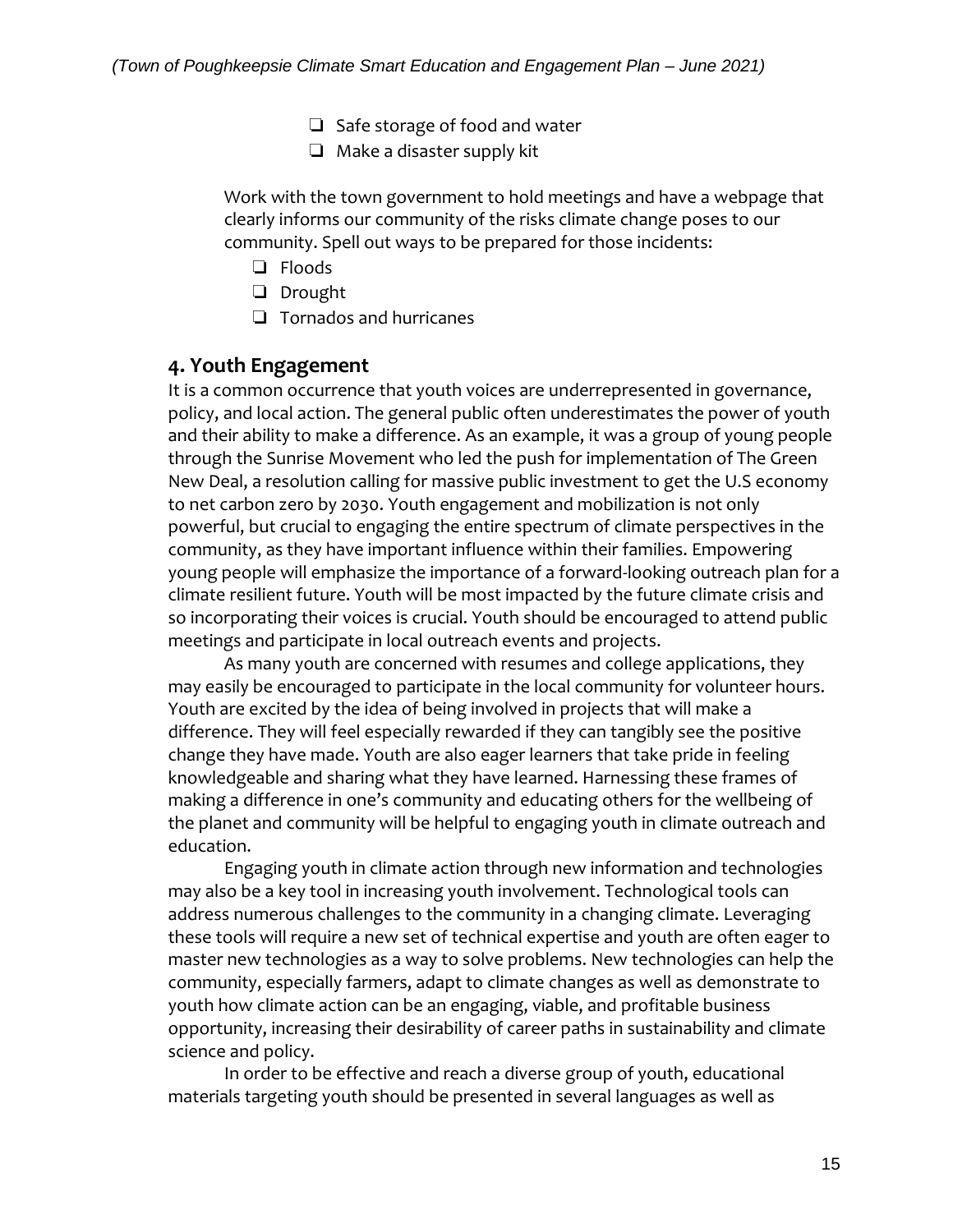versions catered to different age and skill levels. Young people are natural learners, but they will not engage well with material that is too simple or too complex; they need a level of difficulty that is "just right" in order to engage and retain information (this is known as the Goldilocks method). Many youth, and especially those with learning disabilities, may be more hands-on or visual learners. The Town of Poughkeepsie will support engaging youth in hands-on projects that get them out into the environment to observe climate impacts and threats or into the community to work on solutions, adaptation strategies, communicate information, or interview community members on their climate related experiences. The best way to support the next generation of climate stewards is to get youth into meaningful settings where they personally invest in natural or community systems and foster a relationship with the natural world and local community. The Town could support this process by building up climate education and outreach programs or holding climate-related events for youth across the community, in partnerships with schools or youth programs, which would allow an avenue for initial youth engagement. From these events and programs, interested youth can be made aware of further opportunities for participation in climate action.

When building relationships with young people and schools, it is important to locate local educators who are most effective in teaching about climate change and the environment. Connect youth, stakeholders and government officials to leverage the community as climate-smart. Advocate for incorporating learning units on climate change and climate action related projects in schools, at any grade level.

### **5. Social Media**

Social media and other virtual communication tools are essential to promoting, advertising, interacting, informing, and communicating with multiple audiences. Using a variety of social media platforms will engage with different audiences even within one's community.

The municipality currently has these platforms:

- Climate Smart Facebook Page
- YouTube

Additional social media outreach is in the planning process.

Website: Advertisement of Events, Public Transparency, Legal matters, and projects involved Climate change studies, and mitigation techniques.

**Email: establish listservs to send periodic newsletters. The Town has an existing** distribution; consider creating a segment for climate interest.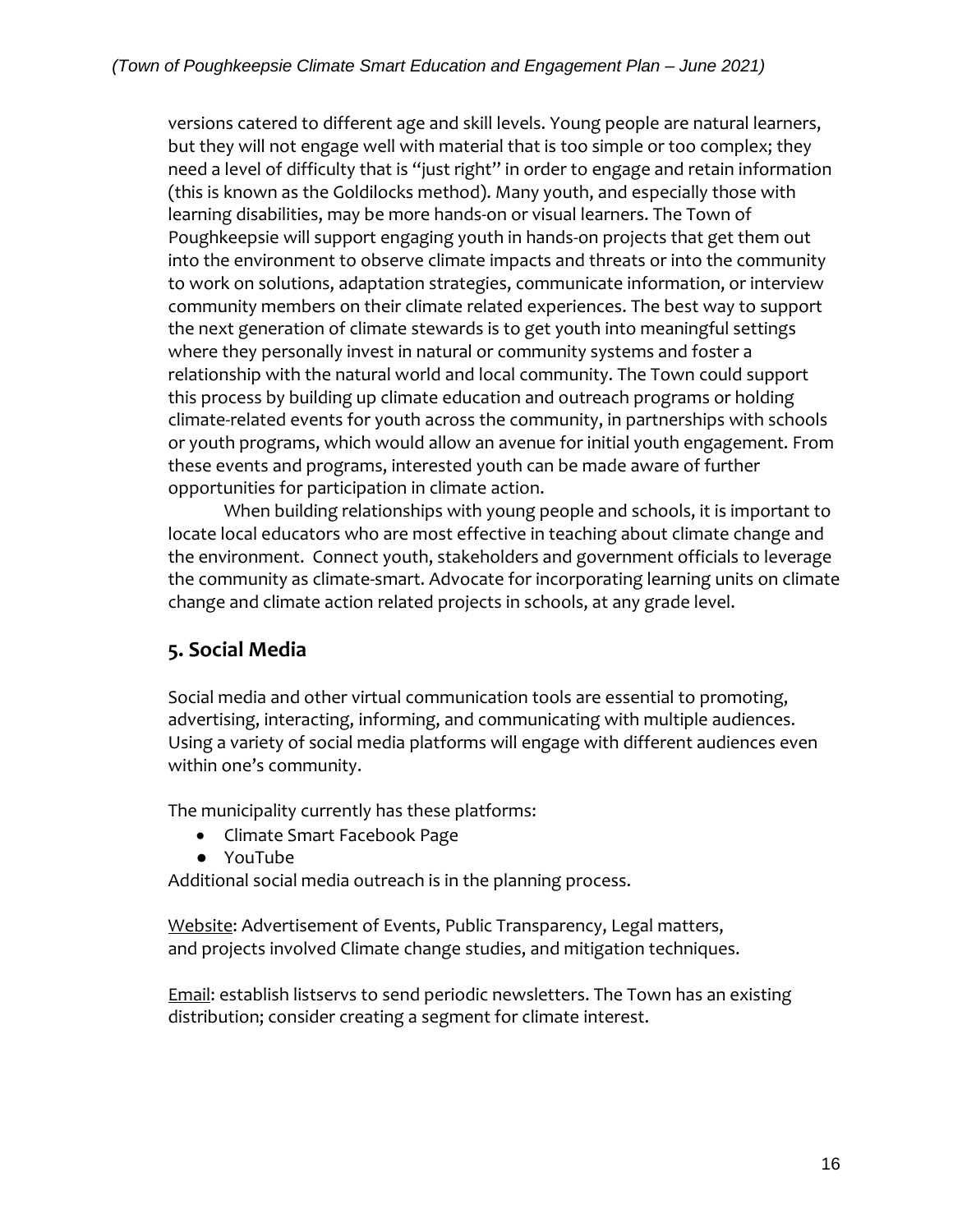# **6. Reaching Out/Connecting**

Everyone deserves to voice their opinion on their issues and concerns, especially in policy making and environmental issues. BIPOC, low-income, LGBTQ+, and other minority groups lack proper representation in policy making. To ensure a successful climate change mitigation plan and deflect from environmental racism, we must collaborate or partner with stakeholders led by minority groups as well as serve minority groups.

## **I. Partnerships/Stakeholders**

Potential Stakeholders:

- Private
	- Firms and private businesses that have major interests in mitigating climate change impacts can advertise, sponsor, and financially support community events. Some may even hire a sustainability consultant or officer to assist them in reducing their carbon footprint
- Government
	- Governmental departments that work in creating effective policy or lecturing on mitigating climate change impacts (e.g. Waste Management, Recreation, etc.)
- Non-Profit
	- Community organizations that support efforts with volunteers, resources, education, time, and knowledge.
- Academic
	- Our local colleges, universities and K-12 schools
- Community Groups

### **J. Annual Reviews**

Hold a public meeting for annual review of the PE9 Outreach Education and Engagement Plan. Invite all climate action project teams, volunteers, government officials, and stakeholders. Address the following questions as a democratic body and allow all voices to be heard.

- ❏ What successes have we experienced?
- ❏ What goals from our outreach plan did we achieve? What goals did we not achieve?
- ❏ What areas need improvement?
- ❏ How can we adapt the plan for the following year?
- ❏ Develop and create a timeline for future goals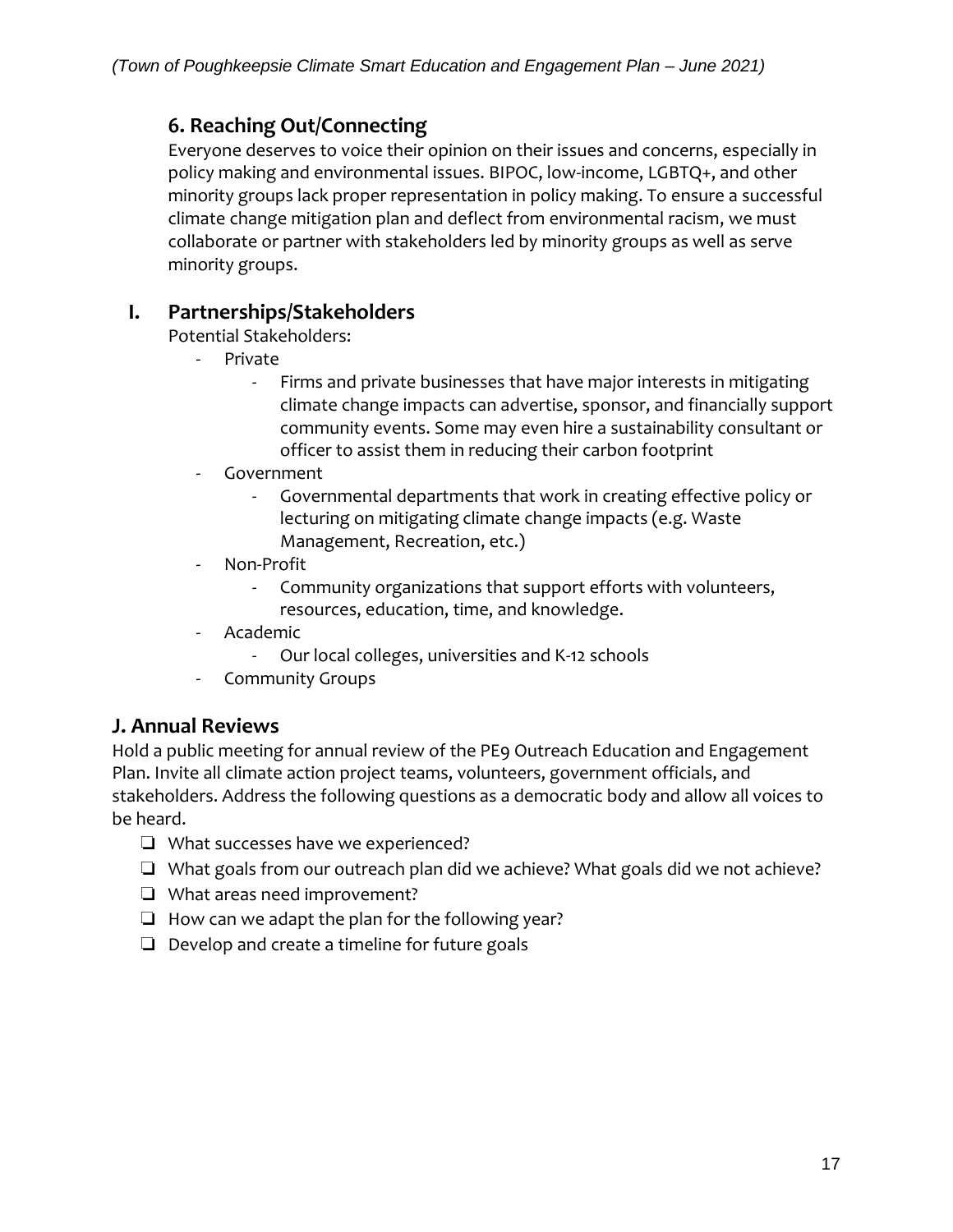### **HOW-TO RECOMMENDATIONS FOR STRATEGIES**

#### 2a- Energy Efficiency:

1. Reducing One's Energy Consumption

In a community public meeting or during an outreach event, have volunteers and stakeholders brainstorm ways in which they can reduce energy consumption and increase energy efficiency. Have the team consider:

Transportation: Does our community have…

- ❏ A car share program?
- ❏ Bike lanes or paths on busy streets?
- ❏ Safe sidewalks?
- ❏ Public transportation?
	- ❏ Bus service?
	- ❏ Electric vehicle charging stations?
	- ❏ Incentives for carpooling?

Household: Educate community members on most efficient:

- ❏ Appliances
	- ❏ Gas vs. electric- electric is lower in greenhouse gas emissions
	- ❏ Energy star ratings on appliances
- ❏ How to Save Energy During Increasingly Hot Summers
	- ❏ Only using air conditioning in the hottest hours of day
	- ❏ Create a list of dedicated community areas with air conditioning (libraries, community centers, etc.)
	- ❏ Opening windows at night, using fans to bring cool air in
	- ❏ Making meals that don't require the oven or stove
		- ❏ Solar Stoves
	- ❏ Hanging laundry to avoid using dryer

2. Supporting the community's energy reduction and transition to green energy:

Explain to volunteers and stakeholders at the public meeting or outreach event that they can do the following to support their community's sustainable use of energy:

- ❏ Supporting infrastructure of safe bike lanes and bike paths to increase bikeability
- ❏ Supporting infrastructure of sidewalks to increase walkability
- ❏ Encouraging alternative transportation (e.g., distributing resources on alternative transportation such as walking and biking maps or bus schedules and a few free bus passes, promoting a community-wide bike-to-work challenge)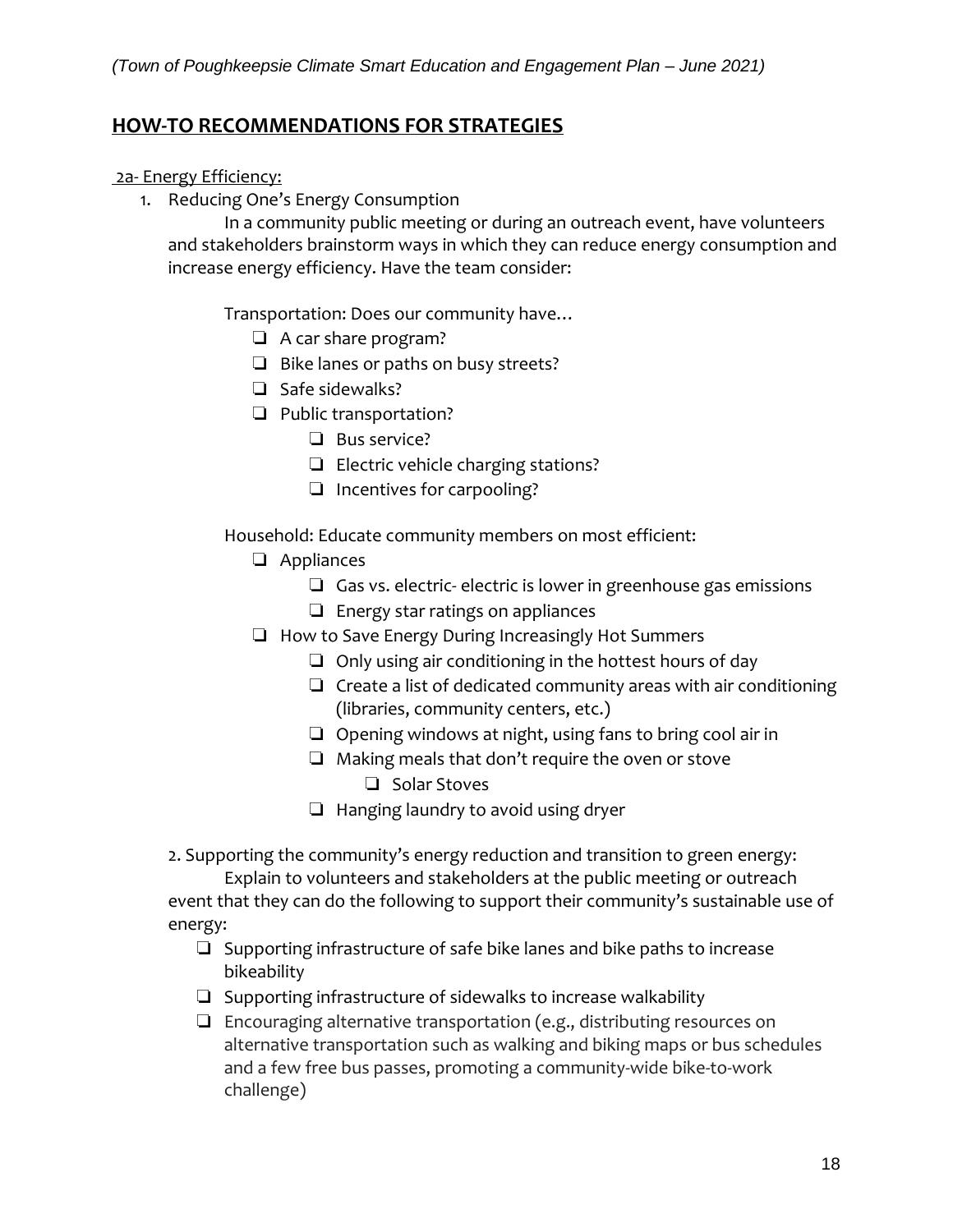❏ Promoting community resilience (e.g., conducting demonstration projects of strategies that reduce the urban heat island effect such as green roofs, cool roofs, cool pavements, permeable pavements, and urban forestry; setting up a neighborhood check-in system during extreme weather events)

#### 2b- Materials Management:

- ❏ Have volunteers conduct an inventory among the community utilizing the following:
	- ❏ What programs are available for trash?
	- ❏ What programs are available for recycling?
		- ❏ Do community members have to separate recyclables by material or are they all consolidated together?
		- ❏ What programs are available for compost?
	- ❏ Try to understand consumption and material management patterns
		- ❏ Speak with material management leaders of waste, recycling, and compost programs to get an idea of:
			- ❏ How much waste the municipality produces
			- ❏ How utilized trash, recycling, and compost programs are
			- ❏ What challenges these programs face? (e.g. do people fail to properly sort recyclable materials?)
			- $\Box$  How the community can better sustainably manage materials
	- ❏ Make sure to incorporate all material wastes that are sent out of the municipality to be managed.
	- ❏ Consider funding
		- ❏ Who funds the recycling program effort?
		- ❏ Do citizens pay for trash management? If so, how (Ex. pay as you throw, tag systems, flat monthly fees, etc.)
		- ❏ Do citizens pay to recycle items?
		- $\Box$  Is there somewhere in the community that buys compost or takes compost?
- ❏ Ways to Provide Greater Understanding and Education around Material Management in the community:
	- ❏ Develop a website with easy to find information on how the municipality's trash, recycling, and compost are managed
		- ❏ Incorporate payment considerations
		- ❏ Detailed steps on how to manage each type of waste
	- ❏ Have convenient drop off point or collection service for composted materials like yard and kitchen waste
	- ❏ Consider consolidated recycling programs so that individuals do not have to separate materials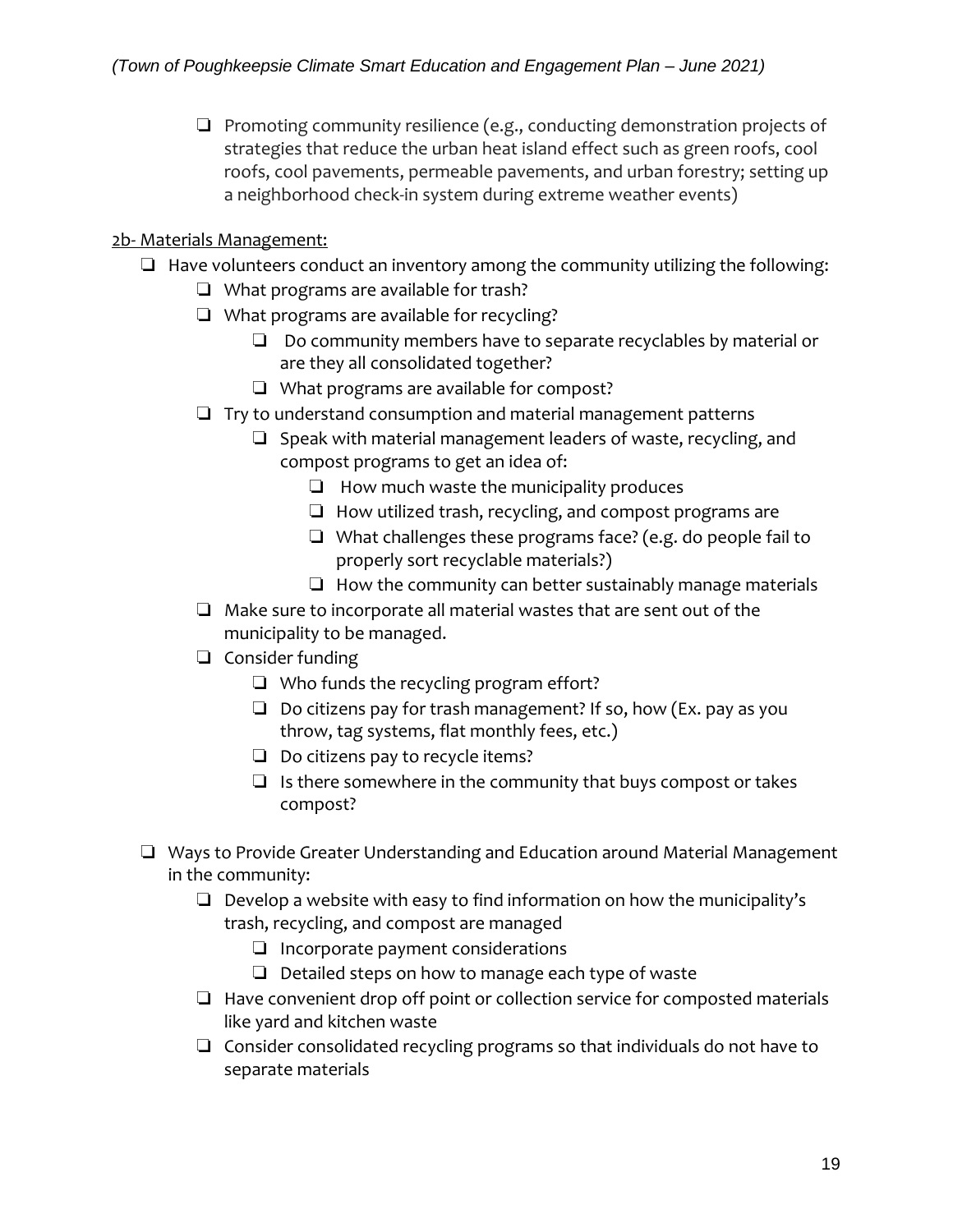- ❏ Have a clear avenue for what should be done with construction and demolition materials and inform community members via mail, email, radio, news, etc.
- ❏ Make trash waste pay as you throw, make recycling free to encourage more recycling and reusing
- ❏ Hold a month-long minimal waste contest with prizes

#### 3a- Water and Land Use:

Water Consumption

- ❏ Limit water use for essential use only
- ❏ Limit shower time
- ❏ Limitations on water access (price, landlord ignorance, led pipes, low water quality, low water quantity)
- Water Sourcing
	- ❏ Educate the community about their water sources
	- ❏ Check for lead pipes that deliver water
	- ❏ Promote water filtration in homes

Water Management Education

- ❏ Locate water sinks (broken pipes, flood risk areas)
- ❏ During floods, have an emergency flooding plan
- ❏ Personal accountability of community members
- ❏ Create community incentives to not pollute bodies of water
- ❏ Promote stream/water ecology education

Land Use Education (the Town is now part of the Pollinator Pathway)

- ❏ Limit the use of pesticides
- ❏ Promote natural front and backyards instead of green lawns
- ❏ Teach basic gardening to homeowners
- Land Management
	- ❏ Create community incentives to not pollute
	- ❏ Prioritize community recreational spaces
	- ❏ Minimize erosion by planting more trees
	- ❏ Create reserved areas as natural land
	- ❏ Communicate with Indigenous communities on land and water education

3b- Climate Smart Agriculture - Helping Farmers in the Community:

Recommendations for scaling up Climate-Smart Agriculture in Climate Smart Communities (Refer to Reference 5):

Knowledge dissemination to farmers on locally specific climate adaptations to agriculture Building up soil organic matter to prevent soil erosion and increase resilience to climate impacts through: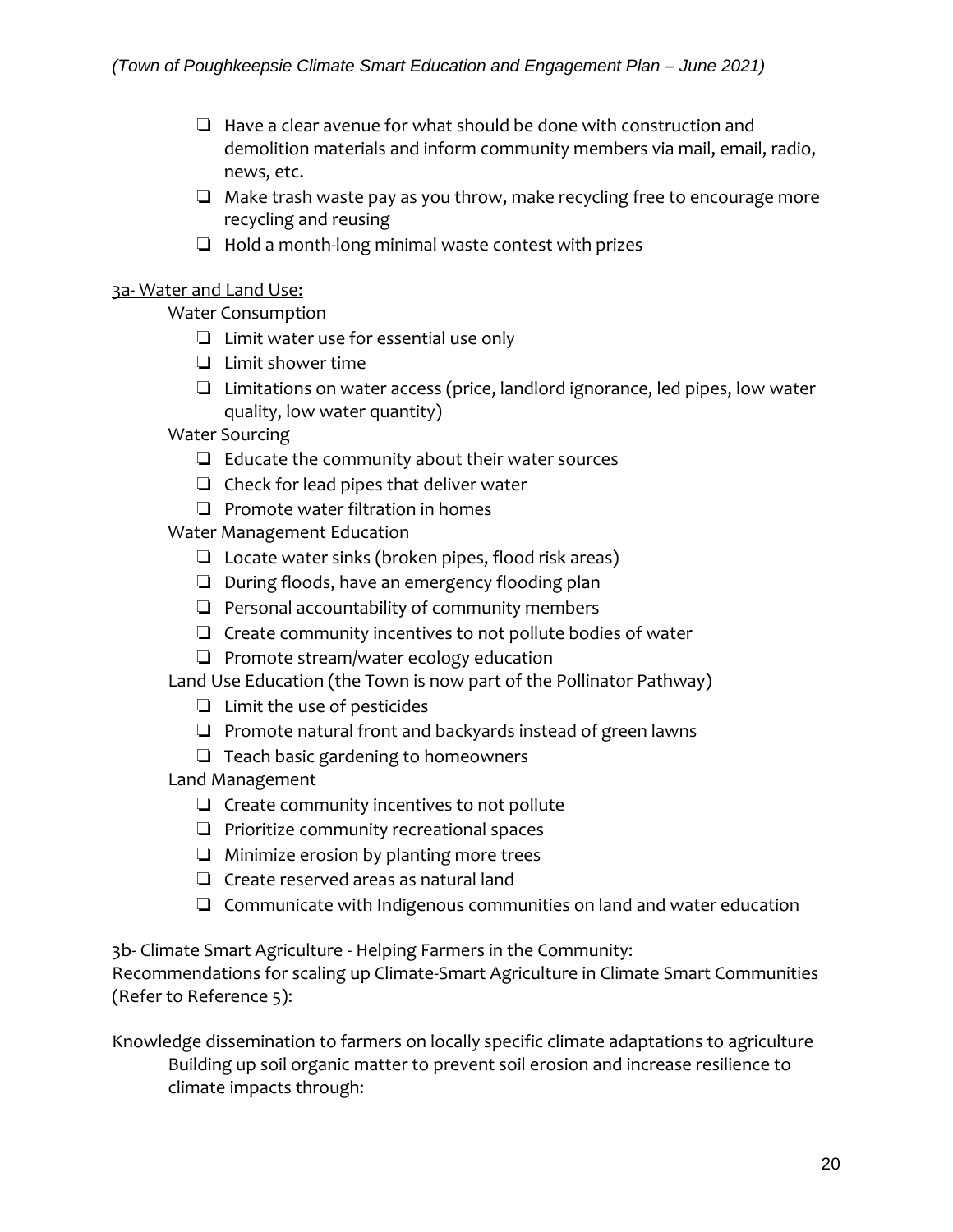- ❏ Composting and manure
- ❏ Cover cropping
- ❏ Diversifying crop rotation
- ❏ Mixed quality of amendments over a rotation
- ❏ Polyculture
- ❏ No tillage
- ❏ Reducing chemical inputs
- ❏ Sustainable grazing plans

Water management plans for periods of drought or flooding:

- ❏ Drip tape irrigation
- ❏ Misting
- ❏ Rain-water catching system

Extreme Heat Preparedness and Health Risks:

- ❏ For farmers and laborers:
	- ❏ Water
	- ❏ Sunscreen
	- ❏ Light clothing that covers skin
	- ❏ Breaks from the sun
	- ❏ Limits on being in the heat
	- ❏ Recognizing the signs of heat stroke and knowing what to do
- ❏ For livestock:
	- ❏ Increase airflow and fans in livestock pavilions and shelters
	- ❏ Adequate access to shade and cool water

Integrated pest management:

- ❏ Intercropping with natural repellents such as marigolds
- ❏ Increasing crop diversity reduces pest pressures
- ❏ Clearing leaf litter/detritus from fields and composting it elsewhere to thwart overwintering pests, eggs, and spores
- ❏ Enhanced pest and disease monitoring followed by regional data sharing of this information
- ❏ Encourage local farmers to report disease and pest information to a collective website or to extension services

Responding and adapting to changing growing seasons:

- ❏ Frost protection plans
- ❏ Frost protection covers
- ❏ Hoop houses
- ❏ Light-emitting diodes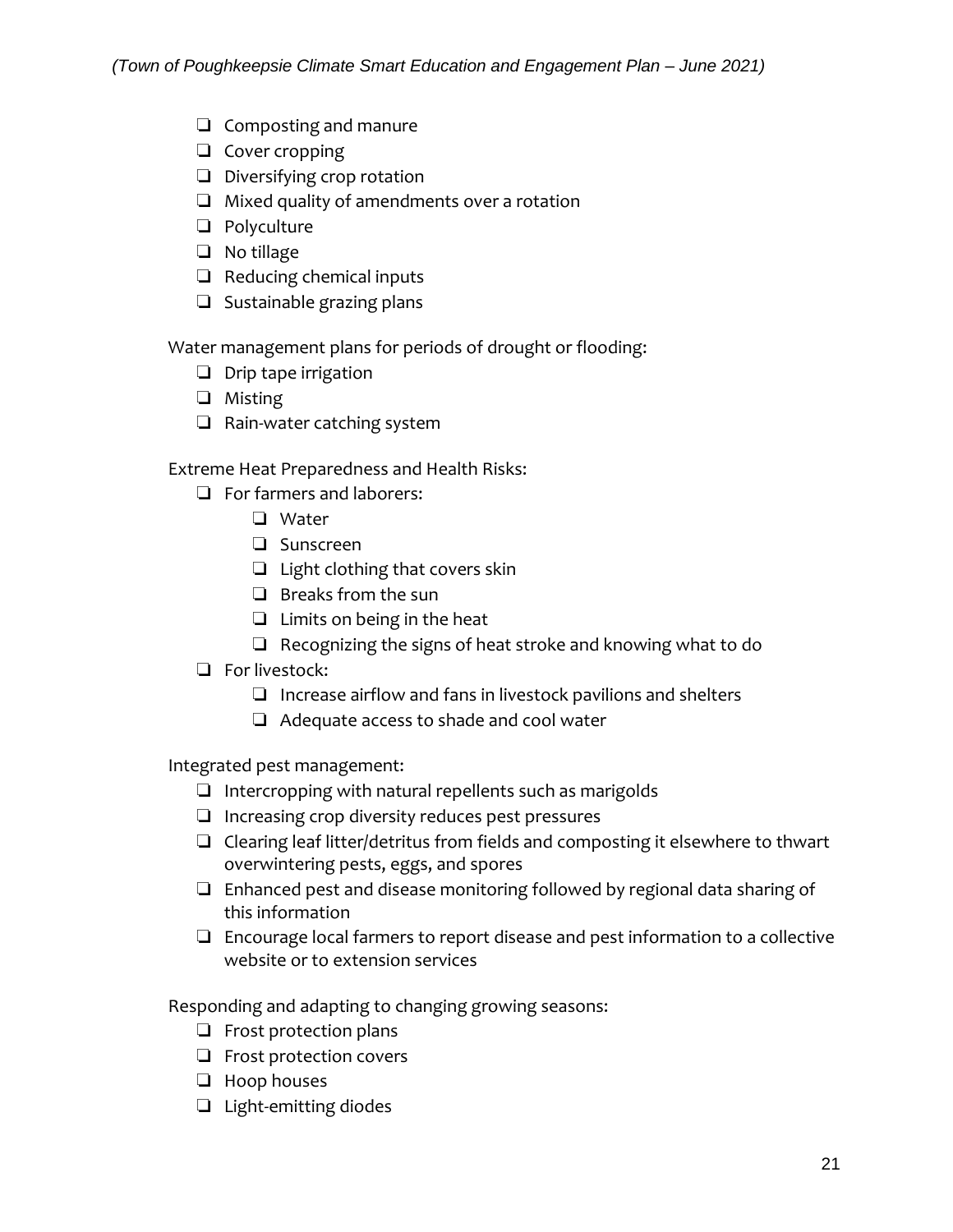- ❏ Air circulation
- ❏ Increasing access to local climate and weather services and information

Other Recommendations for Supporting Climate-Smart Agriculture:

- ❏ Link farmers to Cornell Cooperative Extension services and to other farmers to collaborate and share information
- ❏ Support technological tools in adapting to and mitigating climate change
- ❏ Support capacity building for climate smart assistance/support to farmers
- ❏ Farmer-led training in climate adaptation and mitigation practices
- ❏ Support farmer access to grants, loans, and financial services for climate smart adaptation and mitigation practices
	- ❏ Grants for hoop houses (resiliency to changing growing seasons)

#### 5 - Social Media:

Social media is a virtual environment where we can inform and interact with our community.. Types of posts are: images/pictures (**I**), videos (**V**), live videos(**L**), written(**W**), and temporary posts/stories(**T**).

a. Platforms

Create a public page/group/account on these platforms. Letters are associated with the type of posts each platform can publish.

- i. Facebook: I, V, L, W, T
- ii. Instagram: I, V, L, T
- iii. Twitter: I, V (limit to 2 min: 20 sec), T
- iv. YouTube: V, L
- b. Content Templates
	- i. Graphic design ideas
		- 1. [Canva i](https://www.canva.com/login?shouldClearGotAutoSelect)s a free graphic design platform, used to create social media posts, presentations, and posters to post on most social media platforms.
	- ii. Video post ideas
		- 1. iMovie is a free video editing software available in all Apple/iOS products.
		- 2. Lightworks, Shortcut, and DaVinci Resolve are some of the free softwares available in most laptops.
	- iii. Photo editing ideas
		- 1. Most platforms allow photo editing in their own app. Canva can perform photo editing.
- c. Account
	- i. Username
		- 1. Select a unique username that can be easily found
			- a. e.g {municipality name}CSC or official{municipality name}CSC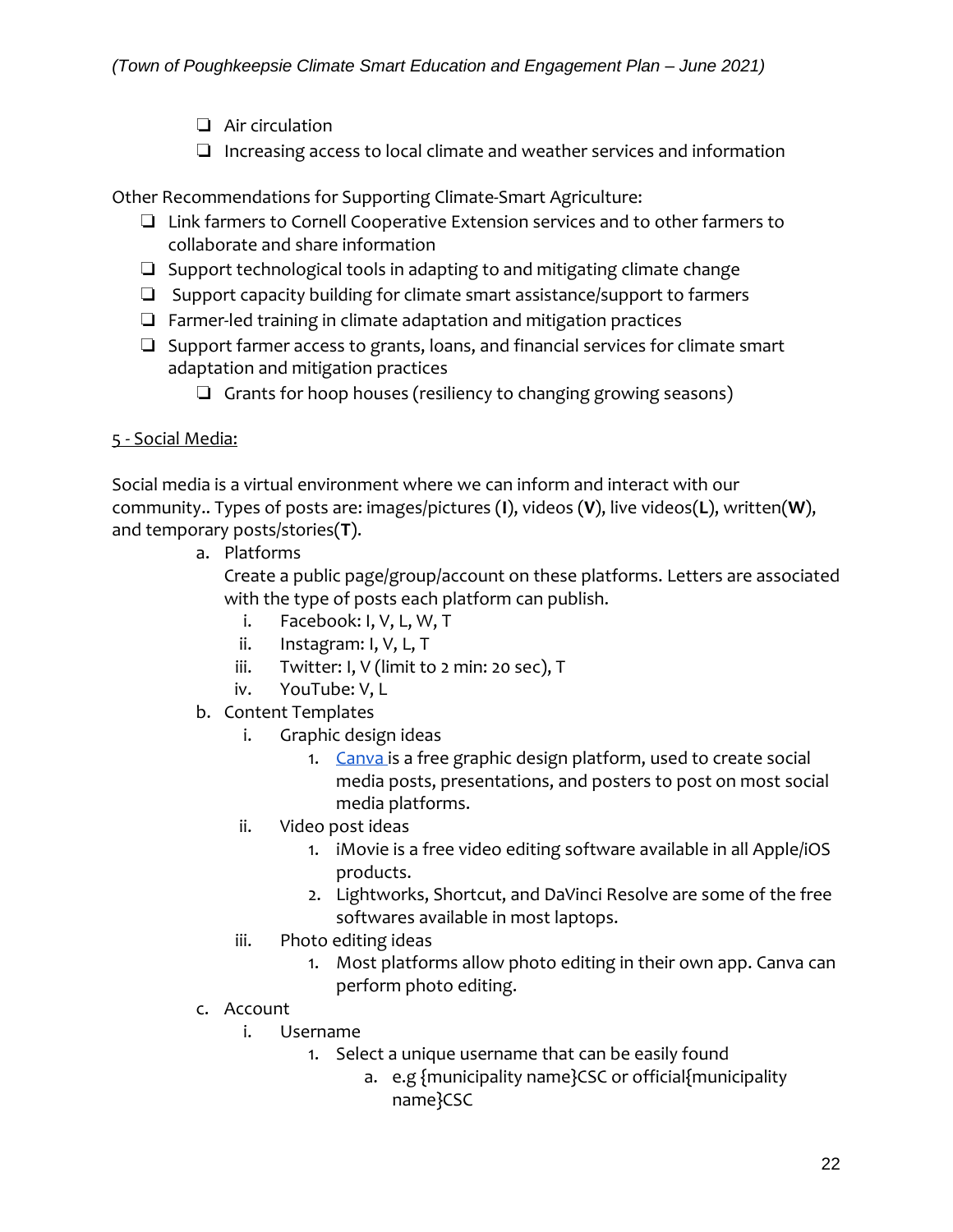- ii. About/bio section
	- 1. Mention the purpose of the platform and who the audience is. Limit this to 2 sentences.
- iii. Link ideas
	- 1. Most platforms allow a link attached to the profile. Use this to either set up registration for an event, calendars, information directory, or to the official website of the municipality.
	- 2. [LinkTree i](https://linktr.ee/)s a link tool that allows users to have multiple links attached to one link. Since platforms only allow one link attached to an account, this one link will have all the necessary and important links attached to an account.
- iv. Post ideas
	- 1. Post about upcoming events, fliers, reminders, updates, and pictures of the events.
	- 2. Captions: Facebook, Instagram, and Twitter allow captions attached to the photo, images, or videos.
- v. Interactions
	- 1. Interact with our subscribers/followers
- d. Paid Promotion
	- i. Promoting an event or post on social media is done with a fee to the platform. Promotions are publicized as ads in the mentioned social media platforms.